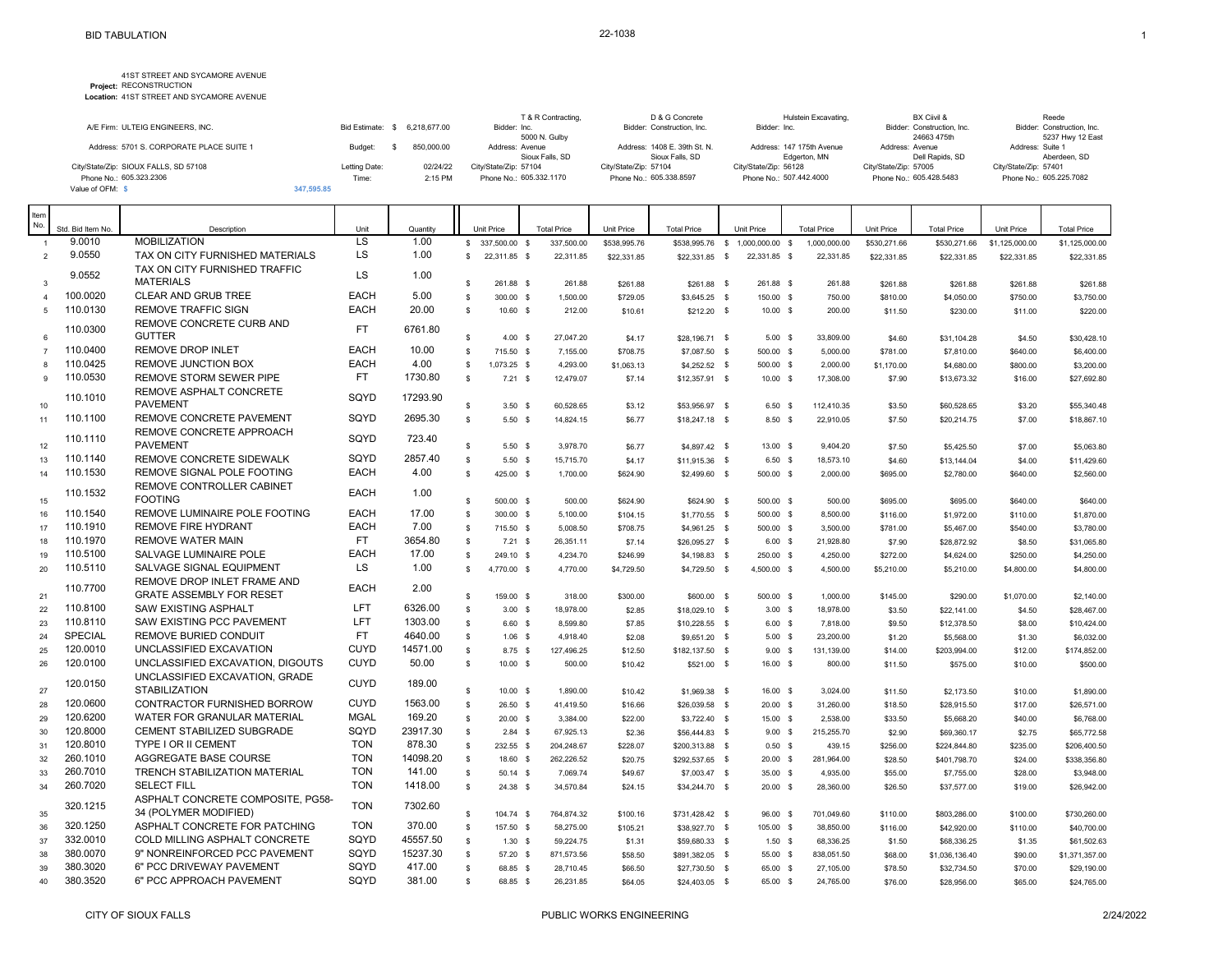| A/E Firm: ULTEIG ENGINEERS, INC.         |               | Bid Estimate: \$ 6.218.677.00 | T & R Contracting.<br>Bidder: Inc. | D & G Concrete<br>Bidder: Construction, Inc.    | Hulstein Excavating.<br>Bidder: Inc.      | BX Ciivil &<br>Bidder: Construction, Inc. | Reede<br>Bidder: Construction, Inc. |
|------------------------------------------|---------------|-------------------------------|------------------------------------|-------------------------------------------------|-------------------------------------------|-------------------------------------------|-------------------------------------|
|                                          |               |                               | 5000 N. Gulby                      |                                                 |                                           | 24663 475th                               | 5237 Hwy 12 East                    |
| Address: 5701 S. CORPORATE PLACE SUITE 1 | Budget:       | 850,000.00                    | Address: Avenue<br>Sioux Falls, SD | Address: 1408 E. 39th St. N.<br>Sioux Falls, SD | Address: 147 175th Avenue<br>Edgerton, MN | Address: Avenue<br>Dell Rapids, SD        | Address: Suite 1<br>Aberdeen, SD    |
| City/State/Zip: SIOUX FALLS, SD 57108    | Letting Date: | 02/24/22                      | City/State/Zip: 57104              | City/State/Zip: 57104                           | City/State/Zip: 56128                     | City/State/Zip: 57005                     | City/State/Zip: 57401               |
| Phone No.: 605.323.2306                  | Time:         | 2:15 PM                       | Phone No.: 605.332.1170            | Phone No.: 605.338.8597                         | Phone No.: 507.442.4000                   | Phone No.: 605.428.5483                   | Phone No.: 605.225.7082             |
| Value of OFM: \$                         | 347.595.85    |                               |                                    |                                                 |                                           |                                           |                                     |

| Item |                   |                                                       |             |          |              |            |                    |            |                    |                |             |                    |            |                    |            |                    |
|------|-------------------|-------------------------------------------------------|-------------|----------|--------------|------------|--------------------|------------|--------------------|----------------|-------------|--------------------|------------|--------------------|------------|--------------------|
| No.  | Std. Bid Item No. | Description                                           | Unit        | Quantity |              | Unit Price | <b>Total Price</b> | Unit Price | <b>Total Price</b> | Unit Price     |             | <b>Total Price</b> | Unit Price | <b>Total Price</b> | Unit Price | <b>Total Price</b> |
| 41   | 380.4010          | 6" PCC FILLET SECTION                                 | SOYD        | 689.40   | $\mathbb{S}$ | 91.35 \$   | 62,976.69          | \$91.13    | \$62,825.02 \$     |                | $90.00$ \$  | 62,046.00          | \$106.00   | \$73,076.40        | \$110.00   | \$75,834.00        |
| 42   | 380.4070          | 9" PCC FILLET SECTION                                 | SQYD        | 303.50   | $\sqrt{2}$   | 116.30 \$  | 35,297.05          | \$115.00   | \$34,902.50 \$     |                | 100.00 \$   | 30,350.00          | \$146.00   | \$44,311.00        | \$125.00   | \$37,937.50        |
| 43   | 380.6000          | DOWEL BAR                                             | <b>EACH</b> | 10532.00 | $\mathbb{S}$ | $12.85$ \$ | 135,336.20         | \$14.00    | \$147,448.00 \$    |                | 11.00 S     | 115,852.00         | \$12.00    | \$126,384.00       | \$13.00    | \$136,916.00       |
|      | 380.6115          | INSERT STEEL BAR IN CONCRETE                          | <b>EACH</b> | 298.00   |              |            |                    |            |                    |                |             |                    |            |                    |            |                    |
| 44   |                   | PAVEMENT, NO. 5                                       |             |          | $\mathbf s$  | $11.15$ \$ | 3.322.70           | \$16.50    | \$4,917.00 \$      |                | 10.00 S     | 2.980.00           | \$18.00    | \$5,364.00         | \$15.00    | \$4,470.00         |
| 45   | 650.7000          | CONCRETE CURB & GUTTER TYPE SF66                      | <b>FT</b>   | 2699.60  | $\mathbb{S}$ | 26.70 \$   | 72,079.32          | \$28.04    | \$75,696.78 \$     |                | 20.00 S     | 53,992.00          | \$34.50    | \$93,136.20        | \$27.00    | \$72,889.20        |
| 46   | 650.7060          | <b>CONCRETE CURB &amp; GUTTER TYPE SF69</b>           | <b>FT</b>   | 6200.20  | $\mathbb{S}$ | 19.85 \$   | 123.073.97         | \$23.65    | \$146,634.73 \$    |                | 17.00 \$    | 105,403.40         | \$13.50    | \$83,702.70        | \$30.00    | \$186,006.00       |
| 47   | 650.8000          | <b>CONCRETE VALLEY GUTTER 6" THICK</b>                | SQYD        | 200.80   | $\mathbb{S}$ | 105.60 \$  | 21,204.48          | \$88.01    | \$17,672.41 \$     |                | 90.00 S     | 18,072.00          | \$100.00   | \$20,080.00        | \$90.00    | \$18,072.00        |
| 48   | 651.0040          | 4" CONCRETE SIDEWALK                                  | SQFT        | 5312.80  | $\mathbb{S}$ | $5.95$ \$  | 31,611.16          | \$6.35     | \$33,736.28 \$     |                | $7.50$ \$   | 39,846.00          | \$7.40     | \$39,314.72        | \$7.00     | \$37,189.60        |
| 49   | 651.0060          | 6" CONCRETE SIDEWALK                                  | SQFT        | 1795.50  | $\mathbb{S}$ | $7.25$ \$  | 13,017.38          | \$7.34     | \$13,178.97 \$     |                | 8.50 \$     | 15,261.75          | \$9.00     | \$16,159.50        | \$8.50     | \$15,261.75        |
| 50   | 651.0160          | 6" REINFORCED CONCRETE SIDEWALK                       | SQFT        | 26130.30 | $\mathbb{S}$ | $7.50$ \$  | 195,977.25         | \$8.18     | \$213,745.85 \$    |                | $6.50$ \$   | 169,846.95         | \$10.00    | \$261,303.00       | \$10.00    | \$261,303.00       |
| 51   | 651.0860          | 6" ACCESSIBLE CURB RAMP SIDEWALK                      | SQFT        | 3637.60  | $\mathbf{s}$ | 9.65 S     | 35,102.84          | \$11.61    | \$42,232.54 \$     |                | 8.00 S      | 29,100.80          | \$16.00    | \$58,201.60        | \$11.00    | \$40,013.60        |
| 52   | 651.0880          | 8" ACCESSIBLE CURB RAMP SIDEWALK                      | SQFT        | 1854.20  | $\mathbb{S}$ | 13.40 \$   | 24,846.28          | \$14.95    | \$27,720.29 \$     |                | $9.50$ \$   | 17,614.90          | \$20.00    | \$37,084.00        | \$13.00    | \$24,104.60        |
| 53   | 651.6020          | TYPE A DETECTABLE WARNINGS                            | SQFT        | 480.00   | $\mathbf{s}$ | 60.55 \$   | 29,064.00          | \$92.43    | \$44,366.40 \$     |                | 55.00 \$    | 26,400.00          | \$102.00   | \$48,960.00        | \$55.00    | \$26,400.00        |
| 54   | 680.0260          | 6" CORRUGATED POLYETHYLENE<br>DRAINAGE TUBING         | FT.         | 4833.00  | S.           | 22.50 S    | 108.742.50         | \$20.83    | \$100.671.39 \$    |                | 14.00 S     | 67.662.00          | \$23.00    | \$111,159.00       | \$21.00    | \$101,493.00       |
|      |                   | GEOTEXTILE FABRIC FOR SUBGRADE                        | SQYD        |          |              |            |                    |            |                    |                |             |                    |            |                    |            |                    |
| 55   | 831.0050          | <b>STABILIZATION</b>                                  |             | 2500.00  | $\mathbf s$  | $2.75$ \$  | 6,875.00           | \$3.10     | \$7,750.00 \$      |                | $3.50$ \$   | 8.750.00           | \$3.70     | \$9,250.00         | \$4.00     | \$10,000.00        |
| 56   | <b>SPECIAL</b>    | <b>BULLNOSE MEDIAN PCC CONCRETE</b>                   | SQYD        | 33.40    | $\mathbb{S}$ | 140.40 \$  | 4,689.36           | \$130.00   | \$4,342.00 \$      |                | 150.00 \$   | 5,010.00           | \$85.00    | \$2,839.00         | \$130.00   | \$4,342.00         |
| 57   | <b>SPECIAL</b>    | 6" COLORED CONCRETE MEDIAN PCC<br><b>PAVEMENT</b>     | SQYD        | 690.40   | $\mathbb{S}$ | 91.75 \$   | 63,344.20          | \$80.61    | \$55,653.14 \$     |                | 80.00 \$    | 55,232.00          | \$107.00   | \$73,872.80        | \$100.00   | \$69,040.00        |
|      |                   | INSERT STEEL BAR IN CONCRETE                          |             |          |              |            |                    |            |                    |                |             |                    |            |                    |            |                    |
| 58   | <b>SPECIAL</b>    | PAVEMENT, 1.25"                                       | <b>EACH</b> | 248.00   | s            | $14.25$ \$ | 3,534.00           | \$20.00    | \$4,960.00 \$      |                | $22.50$ \$  | 5.580.00           | \$19.50    | \$4,836.00         | \$22.00    | \$5,456.00         |
| 59   | <b>SPECIAL</b>    | <b>SEAL SIDEWALK CRACK</b>                            | <b>FT</b>   | 17.00    | $\mathbb{S}$ | $7.50$ \$  | 127.50 \$          | 100.00     | \$1,700.00         |                | $$1.50$ \$  | $25.50$ \$         | 23.00      | \$391.00 \$        | 10.00      | \$170.00           |
| 60   | 450.0105          | 12" RCP CLASS 5, FURNISH                              | <b>FT</b>   | 37.00    | $\mathbf{s}$ | 53.00 \$   | 1.961.00 \$        | 52.50      | \$1,942.50         |                | $$21.00$ \$ | 777.00 \$          | 58.00      | $$2,146.00$ \$     | 19.00      | \$703.00           |
| 61   | 450.0110          | 12" RCP, INSTALL                                      | <b>FT</b>   | 37.00    | $\mathbb{S}$ | 35.83 \$   | 1,325.71 \$        | 35.49      | \$1,313.13         |                | $$35.00$ \$ | 1,295.00 \$        | 39.00      | $$1,443.00$ \$     | 55.00      | \$2,035.00         |
| 62   | 450.0123          | 18" RCP CLASS 3, FURNISH                              | <b>FT</b>   | 643.00   | S.           | 38.27 \$   | 24.607.61 \$       | 37.91      | \$24,376.13        |                | $$29.00$ \$ | 18.647.00 \$       | 42.00      | \$27,006.00 \$     | 30.00      | \$19,290.00        |
| 63   | 450.0130          | 18" RCP, INSTALL                                      | <b>FT</b>   | 643.00   | $\mathbb{S}$ | 35.83 \$   | 23,038.69 \$       | 35.49      | \$22,820.07        |                | $$35.00$ \$ | 22,505.00 \$       | 39.00      | \$25,077.00 \$     | 60.00      | \$38,580.00        |
| 64   | 450.0143          | 24" RCP CLASS 3. FURNISH                              | <b>FT</b>   | 1371.00  | $\mathbb{S}$ | 57.98 \$   | 79,490.58 \$       | 57.44      | \$78,750.24        |                | $$40.00$ \$ | 54,840.00 \$       | 63.50      | \$87.058.50 \$     | 48.00      | \$65,808.00        |
| 65   | 450.0150          | 24" RCP, INSTALL                                      | <b>FT</b>   | 1371.00  | $\mathbb S$  | 38.69 \$   | 53,043.99 \$       | 38.33      | \$52,550.43        |                | \$37.00 \$  | 50,727.00 \$       | 42.50      | \$58,267.50 \$     | 64.00      | \$87,744.00        |
| 66   | 950.0100          | 8" SANITARY SEWER PIPE 0' TO 6' DEEP                  | FT          | 36.00    | $\mathbb{S}$ | 35.83 \$   | 1,289.88 \$        | 35.49      | \$1,277.64         |                | \$90.00 \$  | 3,240.00 \$        | 39.00      | $$1,404.00$ \$     | 80.00      | \$2,880.00         |
| 67   | 950.0300          | 12" SANITARY SEWER PIPE 0' TO 6' DEEP                 | <b>FT</b>   | 20.00    | $\mathbf s$  | 38.69 \$   | 773.80 \$          | 38.33      | \$766.60           |                | \$100.00 \$ | 2,000.00 \$        | 42.50      | \$850.00 \$        | 96.00      | \$1,920.00         |
| 68   | 950.3304          | 12" SEWER BENDS                                       | <b>EACH</b> | 1.00     | $\mathbb{S}$ | 107.38 \$  | 107.38 \$          | 106.37     | \$106.37           | $$1,250.00$ \$ |             | 1,250.00 \$        | 117.00     | $$117.00$ \$       | 640.00     | \$640.00           |
| 69   | 462.0100          | <b>CLASS M6 CONCRETE</b>                              | <b>CUYD</b> | 55.90    | $\sqrt{2}$   | 840.00 \$  | 46,956.00 \$       | 840.49     | \$46,983.39        |                | \$875.00 \$ | 48,912.50 \$       | 880.00     | $$49,192.00$ \$    | 815.00     | \$45,558.50        |
| 70   | 480.0100          | <b>REINFORCING STEEL</b>                              | LB          | 8743.00  | $\mathbb{S}$ | $1.85$ \$  | 16,174.55 \$       | 2.08       | \$18,185.44        |                | $$2.00$ \$  | 17,486.00 \$       | 2.40       | \$20,983.20 \$     | 2.10       | \$18,360.30        |
| 71   | 670.1400          | FRAME AND COVER-TYPE 1 JUNCTION<br><b>BOX</b>         | <b>EACH</b> | 5.00     | $\mathbf s$  | 560.00 \$  | 2,800.00 \$        | 620.00     | \$3,100.00         |                | \$750.00 \$ | 3,750.00 \$        | 781.00     | \$3,905.00 \$      | 590.00     | \$2,950.00         |
| 72   | 670.1100          | TYPE Y MANHOLE FRAME AND LID                          | <b>EACH</b> | 8.00     | s            | 415.00 \$  | 3,320.00 \$        | 447.85     | \$3,582.80         |                | \$525.00 \$ | 4,200.00 \$        | 598.00     | \$4,784.00 \$      | 420.00     | \$3,360.00         |
|      |                   | TYPE B FRAME AND GRATE ASSEMBLY -                     |             |          |              |            |                    |            |                    |                |             |                    |            |                    |            |                    |
| 73   | 670.1210          | <b>LEFT FLANGE</b>                                    | <b>EACH</b> | 6.00     | s            | 925.00 \$  | 5.550.00 \$        | 950.00     | \$5,700.00         |                | \$500.00 \$ | 3.000.00 \$        | 910.00     | \$5,460.00 \$      | 815.00     | \$4,890.00         |
|      | 670.1220          | TYPE B FRAME AND GRATE ASSEMBLY -<br><b>NO FLANGE</b> | <b>EACH</b> | 4.00     |              |            |                    |            |                    |                |             |                    |            |                    |            |                    |
| 74   |                   | TYPE B FRAME AND GRATE ASSEMBLY -                     |             |          | s.           | 925.00 \$  | 3,700.00 \$        | 950.00     | \$3,800.00         |                | \$875.00 \$ | 3,500.00 \$        | 910.00     | \$3,640.00 \$      | 900.00     | \$3,600.00         |
| 75   | 670.1230          | <b>RIGHT FLANGE</b>                                   | <b>EACH</b> | 6.00     | \$           | 925.00 \$  | 5,550.00 \$        | 950.00     | \$5,700.00         |                | \$875.00 \$ | 5,250.00 \$        | 910.00     | \$5,460.00 \$      | 815.00     | \$4,890.00         |
| 76   | 670.6000          | ADJUST DROP INLET                                     | <b>EACH</b> | 2.00     | $\mathbb{S}$ | 350.00 \$  | 700.00 \$          | 520.75     | \$1,041.50         | \$1,000.00 \$  |             | $2,000.00$ \$      | 579.00     | $$1,158.00$ \$     | 490.00     | \$980.00           |
|      |                   | S.F. TYPE STORM SEWER INLET APRON                     |             |          |              |            |                    |            |                    |                |             |                    |            |                    |            |                    |
| 77   | 670.6010          | <b>REPAIR</b>                                         | SY          | 70.70    | s.           | 225.00 \$  | 15,907.50 \$       | 114.57     | \$8,100.10         |                | \$100.00 \$ | 7,070.00 \$        | 278.00     | \$19,654.60 \$     | 165.00     | \$11,665.50        |
|      |                   |                                                       |             |          |              |            |                    |            |                    |                |             |                    |            |                    |            |                    |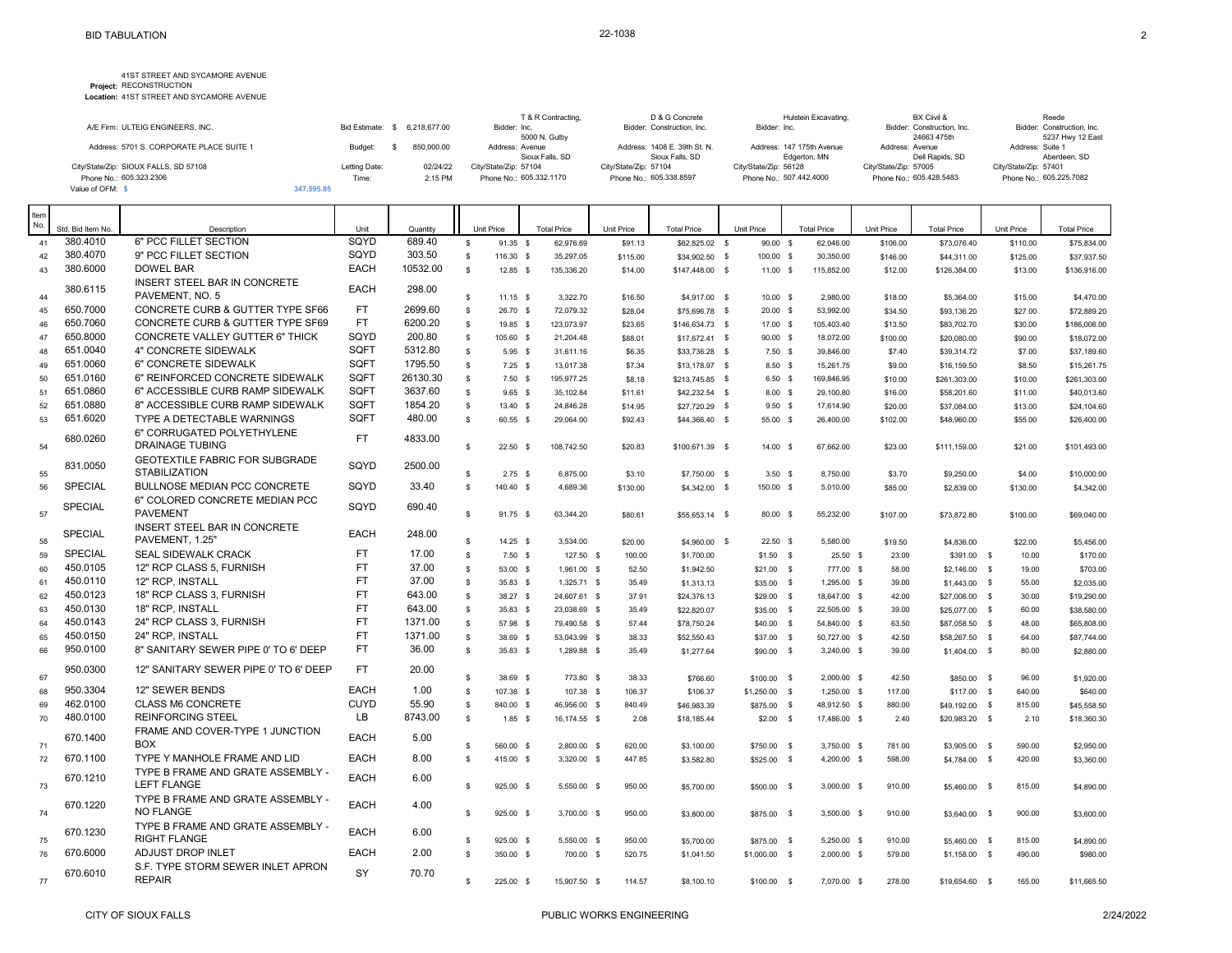| A/E Firm: ULTEIG ENGINEERS, INC.         |                  |              | T & R Contracting.            | D & G Concrete<br>Bidder: Construction, Inc. | Hulstein Excavating.      | BX Ciivil &<br>Bidder: Construction, Inc. | Reede<br>Bidder: Construction, Inc. |
|------------------------------------------|------------------|--------------|-------------------------------|----------------------------------------------|---------------------------|-------------------------------------------|-------------------------------------|
|                                          | Bid Estimate: \$ | 6.218.677.00 | Bidder: Inc.<br>5000 N. Gulby |                                              | Bidder: Inc.              | 24663 475th                               | 5237 Hwy 12 East                    |
|                                          |                  |              |                               |                                              |                           |                                           |                                     |
| Address: 5701 S. CORPORATE PLACE SUITE 1 | Budget:          | 850,000.00   | Address: Avenue               | Address: 1408 E. 39th St. N.                 | Address: 147 175th Avenue | Address: Avenue                           | Address: Suite 1                    |
|                                          |                  |              | Sioux Falls, SD               | Sioux Falls, SD                              | Edgerton, MN              | Dell Rapids, SD                           | Aberdeen, SD                        |
| City/State/Zip: SIOUX FALLS, SD 57108    | Letting Date:    | 02/24/22     | City/State/Zip: 57104         | City/State/Zip: 57104                        | City/State/Zip: 56128     | City/State/Zip: 57005                     | City/State/Zip: 57401               |
| Phone No.: 605.323.2306                  | Time:            | 2:15 PM      | Phone No.: 605.332.1170       | Phone No.: 605.338.8597                      | Phone No.: 507.442.4000   | Phone No.: 605.428.5483                   | Phone No.: 605.225.7082             |
| Value of OFM: \$                         | 347.595.85       |              |                               |                                              |                           |                                           |                                     |

| Item<br>No. | Std. Bid Item No. | Description                                                    | Unit        | Quantity | <b>Unit Price</b> |                   | <b>Total Price</b> | Unit Price |          | <b>Total Price</b> | Unit Price    | <b>Total Price</b> |              |              | Unit Price | <b>Total Price</b> |              | Unit Price | <b>Total Price</b> |
|-------------|-------------------|----------------------------------------------------------------|-------------|----------|-------------------|-------------------|--------------------|------------|----------|--------------------|---------------|--------------------|--------------|--------------|------------|--------------------|--------------|------------|--------------------|
| 78          | 671.0100          | ADJUST JUNCTION BOX                                            | <b>EACH</b> | 6.00     | $\mathbb{S}$      | 350.00 \$         | 2,100.00 \$        |            | 1,124.57 | \$6,747.42         | \$500.00      | $\mathbb{S}$       | 3,000.00     | $\mathbf{s}$ | 260.00     | $$1,560.00$ \$     |              | 1,750.00   | \$10,500.00        |
| 79          | <b>SPECIAL</b>    | STORM SEWER TEMPORARY<br><b>CONNECTION</b>                     | <b>EACH</b> | 5.00     | s.                | 1,431.00 \$       | 7.155.00 \$        |            | 1,417.50 | \$7.087.50         | \$750.00 \$   |                    | 3,750.00 \$  |              | 1,560.00   | \$7,800.00 \$      |              | 480.00     | \$2,400.00         |
| 80          | <b>SPECIAL</b>    | CONNECT TO EXISTING STORM<br><b>STRUCTURE</b>                  | <b>EACH</b> | 1.00     | s.                | 2,146.50 \$       | 2,146.50 \$        |            | 2,126.25 | \$2,126.25         | \$3,000.00 \$ |                    | 3,000.00 \$  |              | 2,340.00   | \$2,340.00         | $\mathbf{s}$ | 1,350.00   | \$1,350.00         |
| 81          | <b>SPECIAL</b>    | REPLACE S.F. TYPE INLET LID                                    | <b>EACH</b> | 6.00     | $\mathbf{s}$      | 1,675.60 \$       | 10.053.60 \$       |            | 1,718.48 | \$10,310.88        | \$2,000.00 \$ |                    | 12,000.00 \$ |              | 2,470.00   | \$14,820.00        | $\mathbf{s}$ | 2,350.00   | \$14,100.00        |
| 82          | <b>SPECIAL</b>    | CHANNEL DRAIN AND STEEL PLATE ADA<br><b>CROSSING</b>           | <b>LS</b>   | 1.00     | \$                | 1,530.00 \$       | 1,530.00 \$        |            | 2,343.38 | \$2,343.38         | \$3,000.00 \$ |                    | 3,000.00 \$  |              | 3,300.00   | \$3,300.00 \$      |              | 16,000.00  | \$16,000.00        |
| 83          | 632.1320          | 2.0"X2.0" PERFORATED TUBE POST                                 | <b>FT</b>   | 396.00   | s                 | 7.42 S            | 2.938.32 \$        |            | 7.43     | \$2,942.28         | $$7.00$ \$    |                    | 2,772.00 \$  |              | 8.00       | \$3,168,00 \$      |              | 7.50       | \$2,970.00         |
| 84          | 632.1330          | 2.25"X2.25" PERFORATED TUBE POST                               | <b>FT</b>   | 115.50   | \$                | 8.48 \$           | 979.44 \$          |            | 8.49     | \$980.60           | \$8.00 \$     |                    | 924.00 \$    |              | 9.50       | $$1,097.25$ \$     |              | 8.50       | \$981.75           |
| 85          | 632.1340          | 2.5"X2.5" PERFORATED TUBE POST                                 | <b>FT</b>   | 49.50    | $\mathbb{S}$      | $9.54$ \$         | 472.23 \$          |            | 9.55     | \$472.73           | \$9.00 \$     |                    | 445.50 \$    |              | 10.50      | \$519.75 \$        |              | 9.50       | \$470.25           |
| 86          | 632.3050          | FURNISH SHEET ALUMINUM SIGN WITH<br><b>REFLECTIVE SHEETING</b> | SQFT        | 347.70   | $\mathbb{S}$      | 31.80 \$          | 11.056.86 \$       |            | 31.83    |                    |               |                    |              |              | 34.50      |                    |              |            |                    |
| 87          | 632.3060          | INSTALL TRAFFIC SIGN ON POST                                   | <b>EACH</b> | 45.00    | $\mathbb{S}$      |                   |                    |            |          | \$11.067.29        | \$30.00 \$    |                    | 10,431.00 \$ |              |            | \$11,995.65 \$     |              | 32.00      | \$11.126.40        |
|             | 632.3065          | INSTALL TRAFFIC SIGN ON STREET                                 | <b>EACH</b> | 5.00     |                   | 31.80 \$          | 1,431.00 \$        |            | 31.83    | \$1,432.35         | \$30.00 \$    |                    | 1,350.00 \$  |              | 34.50      | $$1,552.50$ \$     |              | 32.00      | \$1,440.00         |
| 88          |                   | <b>LIGHT</b>                                                   |             |          | $\mathbf{s}$      | 106.00 \$         | 530.00 \$          |            | 106.10   | \$530.50           | \$100.00 \$   |                    | 500.00 \$    |              | 116.00     | \$580.00 \$        |              | 110.00     | \$550.00           |
| 89          | 632.3070          | INSTALL TRAFFIC SIGN ON MAST ARM                               | <b>EACH</b> | 12.00    | $\mathbb{S}$      | 477.00 \$         | 5,724.00 \$        |            | 477.45   | \$5,729.40         | \$450.00 \$   |                    | 5,400.00 \$  |              | 521.00     | \$6,252.00 \$      |              | 480.00     | \$5,760.00         |
| 90          | 633.0010          | COLD APPLIED PLASTIC PAVEMENT<br><b>MARKING, 4"</b>            | <b>FT</b>   | 2299.00  | $\mathbf{s}$      | $3.76$ \$         | 8.644.24 \$        |            | 3.77     | \$8,667.23         | $$3.75$ \$    |                    | 8,621.25 \$  |              | 4.10       | \$9,425.90 \$      |              | 4.00       | \$9,196.00         |
| 91          | 633.0030          | COLD APPLIED PLASTIC PAVEMENT<br>MARKING, 24'                  | <b>FT</b>   | 130.00   | $\mathbb{S}$      | 24.38 \$          | 3,169.40 \$        |            | 24.40    | \$3,172.00         | $$25.00$ \$   |                    | 3,250.00 \$  |              | 26.50      | \$3,445.00 \$      |              | 25.00      | \$3,250.00         |
| 92          | 633.0035          | <b>COLD APPLIED PLASTIC PAVEMENT</b><br><b>MARKING, AREA</b>   | SOFT        | 232.00   | $\mathbb{S}$      | 14.84 \$          | 3,442.88 \$        |            | 14.85    | \$3,445.20         | $$15.00$ \$   |                    | 3,480.00 \$  |              | 16.00      | \$3,712.00 \$      |              | 15.00      | \$3,480.00         |
| 93          | 633.0040          | COLD APPLIED PLASTIC PAVEMENT<br><b>MARKING, ARROW</b>         | <b>EACH</b> | 27.00    | $\mathbf{s}$      | 265.00 \$         | 7,155.00 \$        |            | 265.25   | \$7,161.75         | \$250.00 \$   |                    | 6,750.00 \$  |              | 289.00     | \$7,803.00 \$      |              | 270.00     | \$7,290.00         |
| 94          | 633.1100          | EPOXY PAVEMENT MARKING PAINT, 4"<br><b>WHITE</b>               | <b>FT</b>   | 5755.00  | s.                | $0.56-$           | 3,222.80 \$        |            | 0.56     | \$3,222.80         | $$0.55$ \$    |                    | 3,165.25 \$  |              | 0.60       | \$3,453.00 \$      |              | 0.60       | \$3,453.00         |
| 95          | 633.1105          | EPOXY PAVEMENT MARKING PAINT. 4"<br><b>YELLOW</b>              | <b>FT</b>   | 20581.00 | $\mathsf{s}$      | $0.56-$           | 11,525.36 \$       |            | 0.56     | \$11,525.36        | $$0.55$ \$    |                    | 11,319.55 \$ |              | 0.60       | \$12,348.60 \$     |              | 0.60       | \$12,348.60        |
| 96          | 633.1130          | EPOXY PAVEMENT MARKING PAINT, 24"<br><b>WHITE</b>              | <b>FT</b>   | 295.00   | <b>S</b>          | 6.36 <sup>5</sup> | 1,876.20 \$        |            | 6.37     | \$1,879.15         | $$6.00$ \$    |                    | 1,770.00 \$  |              | 6.90       | $$2,035.50$ \$     |              | 6.50       | \$1,917.50         |
| 97          | 633.1150          | EPOXY PAVEMENT MARKING PAINT,<br><b>AREA</b>                   | SQFT        | 234.00   | $\mathbb{S}$      | $3.18$ \$         | 744.12 \$          |            | 3.18     | \$744.12           | $$3.00$ \$    |                    | 702.00 \$    |              | 3.50       | \$819.00 \$        |              | 3.20       | \$748.80           |
| 98          | 633.1155          | EPOXY PAVEMENT MARKING PAINT.<br><b>ARROW</b>                  | <b>EACH</b> | 16.00    | $\mathbf{s}$      | 42.40 \$          | 678.40 \$          |            | 42.44    | \$679.04           | \$40.00 \$    |                    | 640.00 \$    |              | 46.50      | \$744.00 \$        |              | 45.00      | \$720.00           |
| 99          | 633.5000          | <b>GROOVE PAVEMENT FOR PAVEMENT</b><br><b>MARKING, 4"</b>      | <b>FT</b>   | 28635.00 | s                 | 0.53S             |                    |            |          |                    |               |                    |              |              |            |                    |              |            |                    |
|             | 633.5015          | GROOVE PAVEMENT FOR PAVEMENT<br>MARKING, 24'                   | FT.         | 411.00   |                   |                   | 15,176.55 \$       |            | 0.53     | \$15,176.55        | $$0.50$ \$    |                    | 14.317.50 \$ |              | 0.60       | \$17,181.00 \$     |              | 0.50       | \$14,317.50        |
| 100         | SPECIAL           | COLD APPLIED PLASTIC PAVEMENT                                  | <b>FT</b>   | 3573.00  | $\mathbf{s}$      | 4.24 S            | 1,742.64 \$        |            | 4.24     | \$1,742.64         | $$4.00$ \$    |                    | 1,644.00 \$  |              | 4.60       | \$1,890.60 \$      |              | 4.50       | \$1,849.50         |
| 101         | SPECIAL           | MARKING, 7"<br><b>GROOVE PAVEMENT FOR PAVEMENT</b>             | <b>FT</b>   | 3573.00  | s                 | 8.43 \$           | 30,120.39 \$       |            | 8.43     | \$30,120.39        | \$8.00 \$     |                    | 28,584.00 \$ |              | 9.00       | \$32,157.00 \$     |              | 8.50       | \$30,370.50        |
| 102         | <b>SPECIAL</b>    | <b>MARKING. 7"</b><br><b>GROOVE PAVEMENT FOR PAVEMENT</b>      | SQFT        | 466.00   | s                 | $1.06$ \$         | 3,787.38 \$        |            | 1.06     | \$3,787.38         | $$1.00$ \$    |                    | 3,573.00 \$  |              | 1.20       | \$4,287.60 \$      |              | 1.00       | \$3,573.00         |
| 103         | SPECIAL           | <b>MARKING, AREA</b><br><b>GROOVE PAVEMENT FOR PAVEMENT</b>    | <b>EACH</b> |          | s                 | $3.18$ \$         | 1,481.88 \$        |            | 3.18     | \$1,481.88         | $$3.00$ \$    |                    | 1,398.00 \$  |              | 3.50       | \$1,631.00 \$      |              | 3.00       | \$1,398.00         |
| 104         |                   | <b>MARKING, ARROW</b>                                          |             | 43.00    | \$                | 53.00 \$          | 2,279.00 \$        |            | 53.05    | \$2,281.15         | \$50.00 \$    |                    | 2,150.00 \$  |              | 58.00      | \$2,494.00         | $^{\circ}$   | 55.00      | \$2,365.00         |
| 105         | 634.0110          | <b>TRAFFIC CONTROL</b>                                         | SQFT        | 1691.00  | $\mathbf{s}$      | $2.12$ \$         | 3,584.92 \$        |            | 2.12     | \$3,584.92         | $$2.00$ \$    |                    | 3,382.00 \$  |              | 2.30       | \$3,889.30 \$      |              | 2.00       | \$3,382.00         |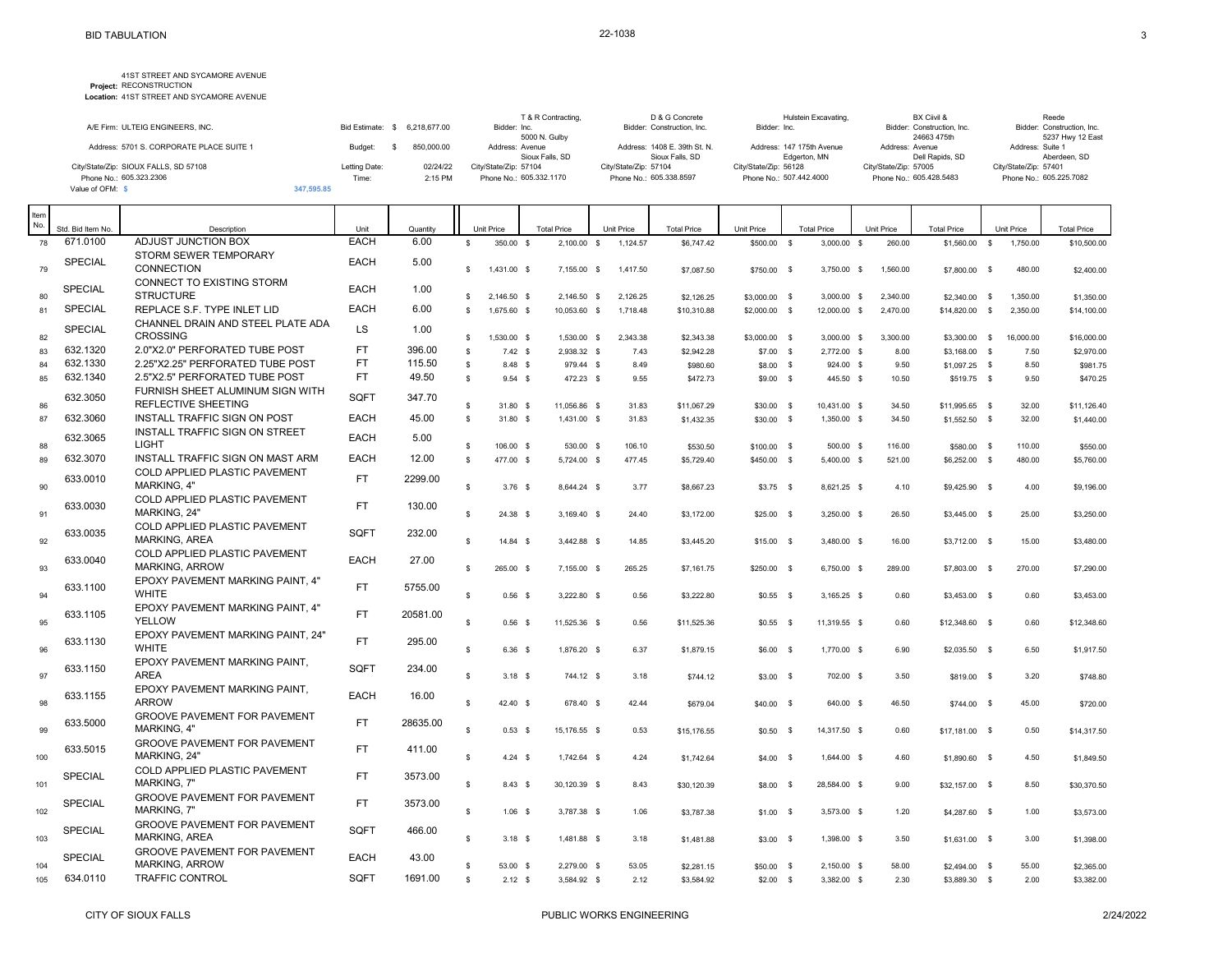|                                          |               |                               | T & R Contracting,      | D & G Concrete               | Hulstein Excavating,      | BX Ciivil &                | Reede                      |
|------------------------------------------|---------------|-------------------------------|-------------------------|------------------------------|---------------------------|----------------------------|----------------------------|
| A/E Firm: ULTEIG ENGINEERS, INC.         |               | Bid Estimate: \$ 6.218.677.00 | Bidder: Inc.            | Bidder: Construction, Inc.   | Bidder: Inc.              | Bidder: Construction, Inc. | Bidder: Construction, Inc. |
|                                          |               |                               | 5000 N. Gulby           |                              |                           | 24663 475th                | 5237 Hwy 12 East           |
| Address: 5701 S. CORPORATE PLACE SUITE 1 | Budget:       | 850.000.00                    | Address: Avenue         | Address: 1408 E. 39th St. N. | Address: 147 175th Avenue | Address: Avenue            | Address: Suite 1           |
|                                          |               |                               | Sioux Falls, SD         | Sioux Falls, SD              | Edgerton, MN              | Dell Rapids, SD            | Aberdeen, SD               |
| City/State/Zip: SIOUX FALLS, SD 57108    | Letting Date: | 02/24/22                      | City/State/Zip: 57104   | City/State/Zip: 57104        | City/State/Zip: 56128     | City/State/Zip: 57005      | City/State/Zip: 57401      |
| Phone No.: 605.323.2306                  | Time:         | 2:15 PM                       | Phone No.: 605.332.1170 | Phone No.: 605.338.8597      | Phone No.: 507.442.4000   | Phone No.: 605.428.5483    | Phone No.: 605.225.7082    |
| Value of OFM: \$                         | 347.595.85    |                               |                         |                              |                           |                            |                            |

| Unit Price<br>Unit Price<br><b>Total Price</b><br>Unit Price<br>634.0120<br>TRAFFIC CONTROL. MISCELLANEOUS<br>LS<br>1.00<br>106<br>\$147,500.00\$<br>147,500.00 \$<br>167,472.50<br>\$167,472.50<br>125,000.00 \$<br>163,800.00<br>\$163,800.00 \$ 175,000.00<br>\$125,000.00 \$<br>\$175,000.00<br>634.0285<br><b>EACH</b><br>126.00<br>TYPE 3 BARRICADE, 8' DOUBLE SIDED<br>107<br>\$<br>84.80 \$<br>10,684.80 \$<br>84.88<br>10,080.00 \$<br>93.00<br>\$10,694.88<br>\$80.00 \$<br>\$11,718.00 \$<br>85.00<br>\$10,710.00<br><b>EACH</b><br>634.0380<br><b>TUBULAR MARKER</b><br>815.00<br>$\mathbb{S}$<br>$37.10$ \$<br>30.236.50 \$<br>37.14<br>\$30,269.10<br>\$35.00 \$<br>28,525.00 \$<br>40.50<br>\$33,007.50 \$<br>35.00<br>\$28,525.00<br>108<br>TYPE C ADVANCE WARNING ARROW<br>634.0420<br><b>EACH</b><br>10.00<br>PANEL<br>109<br>s.<br>106.00 \$<br>1.060.00 \$<br>106.10<br>116.00<br>\$1,061.00<br>$$100.00$ \$<br>1.000.00 \$<br>$$1,160.00$ \$<br>110.00<br>\$1,100.00<br>634.0640<br>TEMPORARY PAVEMENT MARKING<br><b>FT</b><br>26400.00<br>$\mathbb{S}$<br>110<br>$0.16$ \$<br>4,224.00 \$<br>0.16<br>6,600.00 \$<br>0.20<br>0.15<br>\$4,224.00<br>$$0.25$ \$<br>\$5,280.00 \$<br>\$3,960.00<br><b>TRAFFIC CONTROL MOVABLE</b><br>634.0700<br><b>EACH</b><br>4.00<br><b>CONCRETE BARRIER</b><br>111<br>\$.<br>250.00 \$<br>1,000.00 \$<br>850.00<br>6,000.00 \$<br>1,070.00<br>535.00<br>\$3,400.00<br>$$1,500.00$ \$<br>\$4,280.00<br>$\mathbb{S}$<br>\$2,140.00<br>PORTABLE TEMPORARY TRAFFIC<br>634.0896<br><b>EACH</b><br>4.00<br><b>SIGNAL SYSTEM</b><br>112<br>\$<br>1,590.00 \$<br>6,360.00 \$<br>1,576.50<br>$6,000.00$ \$<br>1,740.00<br>1,600.00<br>\$6,306.00<br>\$1,500.00 \$<br>\$6,960.00 \$<br>\$6,400.00<br>634.0910<br>TEMPORARY TRAFFIC SIGNAL SYSTEM<br><b>SITE</b><br>1.00<br>\$.<br>113<br>20,924.40 \$<br>20,924.40 \$<br>20.746.74<br>\$20,746.74<br>\$20,000.00<br>$^{\circ}$<br>20,000.00 \$<br>22,800.00<br>\$22,800.00<br>$\mathbb{S}$<br>21.100.00<br>\$21,100.00<br>634.1050<br><b>TEMPORARY BUSINESS SIGN</b><br><b>EACH</b><br>60.00<br>114<br>s<br>53.00 \$<br>3,180.00 \$<br>$3,000.00$ \$<br>53.05<br>\$3,183.00<br>\$50.00 \$<br>58.00<br>\$3,480.00<br>$\mathbb{S}$<br>53.00<br>\$3,180.00<br>CONTRACTOR FURNISHED PORTABLE<br><b>EACH</b><br>634.1215<br>10.00<br><b>CHANGEABLE MESSAGE SIGN</b><br>115<br>2,862.00 \$<br>2.864.70<br>3,130.00<br>s.<br>28,620.00 \$<br>27,500.00 \$<br>2.990.00<br>\$28,647.00<br>\$2,750.00 \$<br>\$31,300.00<br>$\mathbb{S}$<br>\$29,900.00<br>LONGITUDINAL PEDESTRIAN<br>634.2000<br><b>FT</b><br>96.00<br><b>BARRICADE</b><br>116<br>5.30 S<br>508.80 \$<br>5.31<br>\$509.76<br>$$5.00$ \$<br>5.80<br>6.00<br>\$576.00<br>s.<br>480.00 \$<br>\$556.80<br>$\mathbf{s}$<br>TEMPORARY PEDESTRIAN ACCESS<br>634.2015<br>LS<br>1.00<br><b>ROUTE</b><br>117<br>2.500.00 \$<br>$2.500.00$ \$<br>3.350.00<br>s.<br>\$-<br>\$2,200.00 \$<br>2,200.00 \$<br>\$3,350.00 \$<br>25,000.00<br>\$25,000.00<br>÷.<br>634.2020<br>TEMPORARY CURB RAMP<br><b>EACH</b><br>1.00<br>\$212.20<br>118<br><b>S</b><br>212.00 \$<br>212.00 \$<br>212.20<br>\$200.00 \$<br>200.00 \$<br>232.00<br>\$232.00<br>$\mathsf{s}$<br>215.00<br>\$215.00<br>634.2025<br>LONGITUDINAL PEDESTRIAN BARRIER<br><b>FT</b><br>189.00<br>119<br>$\mathbb S$<br>10.60 \$<br>2.003.40 \$<br>10.61<br>\$2,005.29<br>$$10.00$ \$<br>1.890.00 \$<br>11.50<br>$$2,173.50$ \$<br>10.00<br>\$1,890.00<br>634.2030<br><b>EACH</b><br>AUDIBLE MESSAGE DEVICE<br>4.00<br>$\mathbb{S}$<br>120<br>159.00 \$<br>636.00 \$<br>159.15<br>\$150.00 \$<br>600.00 \$<br>174.00<br>160.00<br>\$640.00<br>\$636.60<br>\$696.00 \$<br>634.2050<br><b>SF</b><br>TEMPORARY PEDESTRIAN SIDEWALK<br>90.00<br>121<br>s<br>10.00 S<br>30.00<br>\$2,700.00<br>$$9.50$ \$<br>855.00 \$<br>6.40<br>\$810.00<br>900.00 \$<br>\$576.00 \$<br>9.00<br><b>SPECIAL</b><br><b>HOUR</b><br>MAINTENANCE OF TRAFFIC SIGNALS<br>180.00<br>$\mathbb{S}$<br>122<br>58.30 \$<br>10,494.00 \$<br>57.81<br>$9,900.00$ \$<br>63.50<br>$$11,430.00$ \$<br>59.00<br>\$10,620.00<br>\$10,405.80<br>\$55.00 \$<br>250.0015<br>LS.<br>INCIDENTAL WORK, LIGHTING<br>1.00<br>$\mathbb{S}$<br>123<br>2,400.90 \$<br>2,400.90 \$<br>6.380.52<br>\$6,380.52<br>\$2,300.00 \$<br>2,300.00 \$<br>2,620.00<br>\$2,620.00 \$<br>2,400.00<br>\$2,400.00<br>250.0016<br>INCIDENTAL WORK, TRAFFIC<br>LS<br>1.00<br>s<br>124<br>4,240.00 \$<br>4,240.00 \$<br>8,204.00<br>\$8,204.00<br>\$4,000.00 \$<br>4,000.00 \$<br>4,630.00<br>\$4,630.00 \$<br>4,300.00<br>\$4,300.00<br>635.0045<br>SIGNAL POLE WITH 45' MAST ARM<br><b>EACH</b><br>2.00<br>125<br>\$.<br>19,080.00 \$<br>38,160.00 \$<br>18,918.00<br>\$37,836.00<br>\$18,500.00 \$<br>37,000.00 \$<br>20,800.00<br>\$41,600.00<br>$\mathbb{S}$<br>19,300.00<br>\$38,600.00<br>635.0050<br><b>EACH</b><br>1.00<br>SIGNAL POLE WITH 50' MAST ARM<br>126<br>$\mathbb{S}$<br>21,200.00 \$<br>21,200.00 \$<br>21,020.00<br>\$21,020.00<br>\$21,000.00 \$<br>21,000.00 \$<br>23,100.00<br>\$23,100.00 \$<br>21,000.00<br>\$21,000.00<br>SIGNAL POLE WITH 50' MAST ARM AND<br><b>EACH</b><br>635.0150<br>1.00<br>LUMINAIRE ARM(S)<br>127<br>23,320.00 \$<br>23,320.00 \$<br>23,122.00<br>\$23,122.00<br>\$23,000.00 \$<br>25,500.00<br>23,500.00<br>\$23,500.00<br>s.<br>23,000.00 \$<br>\$25,500.00<br>$\mathbb{S}$<br>635.0230<br>EACH<br>20.00<br>3 SECTION VEHICLE SIGNAL HEAD<br>128<br>s<br>954.00 \$<br>19,080.00 \$<br>945.90<br>20,000.00 \$<br>1,040.00<br>965.00<br>\$19,300.00<br>\$18,918.00<br>$$1,000.00$ \$<br>\$20,800.00<br>- \$<br>635.0240<br><b>EACH</b><br>4 SECTION VEHICLE SIGNAL HEAD<br>16.00<br>129<br>\$<br>1,219.00 \$<br>1,208.65<br>\$19,338.40<br>18,400.00 \$<br>1,330.00<br>\$21,280.00<br>\$20,000.00<br>19,504.00 \$<br>$$1,150.00$ \$<br>$\mathbb{S}$<br>1,250.00<br>SINGLE EMERGENCY VEHICLE<br>635.0600<br><b>EACH</b><br>4.00<br>PREEMPTION DETECTOR HEAD<br>130<br>1,325.00 \$<br>1,313.75<br>s.<br>5,300.00 \$<br>\$5,255.00<br>5,200.00 \$<br>1,450.00<br>1,350.00<br>\$5,400.00<br>\$1,300.00 \$<br>\$5,800.00<br>$\mathbb{S}$<br><b>EMERGENCY VEHICLE PREEMPTION</b><br>635.0620<br><b>EACH</b><br>1.00<br><b>CONTROLLER UNIT</b><br>131<br>4,452.00 \$<br>\$.<br>4.452.00 \$<br>4,414.20<br>\$4,300.00 \$<br>4,300.00 \$<br>4.860.00<br>4,500.00<br>\$4,500.00<br>\$4,414.20<br>\$4,860.00<br>$\mathbb{S}$<br>635.0700<br><b>EACH</b><br>PEDESTRIAN PUSH BUTTON POLE<br>24.00<br>132<br>\$<br>869.20 \$<br>20,860.80 \$<br>861.82<br>\$20,683.68<br>\$1,000.00 \$<br>24,000.00 \$<br>950.00<br>\$22,800.00<br>880.00<br>\$21,120.00<br>$\mathbb{S}$<br>PEDESTRIAN SIGNAL HEAD WITH<br>635.0720<br><b>EACH</b><br>16.00<br><b>COUNTDOWN TIMER</b><br>133<br>\$<br>848.00 \$<br>13,568.00 \$<br>840.80<br>14,400.00 \$<br>930.00<br>860.00<br>\$13,452.80<br>\$900.00 \$<br>\$14,880.00 \$<br>\$13,760.00<br><b>EACH</b><br>635.0810<br><b>BATTERY BACKUP SYSTEM</b><br>2.00<br>$\mathbb{S}$<br>6,042.00 \$<br>134<br>12,084.00 \$<br>5.990.70<br>\$6,000.00 \$<br>12,000.00 \$<br>6,600.00<br>\$13,200.00 \$<br>6,000.00<br>\$12,000.00<br>\$11,981.40<br>635.1110<br>4305.00<br>1" INNERDUCT, SDR 13.5<br><b>FT</b><br>$\mathbb{S}$<br>135<br>$3.71$ \$<br>15,971.55 \$<br>3.68<br>\$15,842.40<br>$$4.00$ \$<br>17,220.00 \$<br>4.10<br>\$17,650.50 \$<br>4.00<br>\$17,220.00<br>635.1203<br><b>FT</b><br>1902.00<br>3/C #14 AWG IMSA COPPER CABLE, K1<br>136<br>$\mathbb{S}$<br>$1.38$ \$<br>2,624.76 \$<br>1.37<br>\$2,605.74<br>$$1.50$ \$<br>2,853.00 \$<br>1.50<br>\$2,853,00 \$<br>1.50<br>\$2,853.00<br>635.1205<br>FT<br>5/C #14 AWG IMSA COPPER CABLE, K1<br>895.00<br>$\mathbb{S}$<br>137<br>$1.86$ \$<br>1,664.70 \$<br>1.84<br>\$1,646.80<br>$$1.75$ \$<br>1,566.25 \$<br>2.00<br>\$1,790.00 \$<br>2.00<br>\$1,790.00<br>635.1207<br><b>FT</b><br>2256.00<br>7/C #14 AWG IMSA COPPER CABLE, K1<br>s.<br>138<br>2.44 S<br>2.42<br>2.70<br>5,504.64 \$<br>\$5,459.52<br>$$2.50$ \$<br>5,640.00 \$<br>\$6,091.20 \$<br>2.50<br>\$5,640.00<br>FT<br>635.1220<br>20/C #14 AWG IMSA COPPER CABLE, K1<br>2098.00<br>$\mathbf{s}$<br>139<br>6.57S<br>13,783.86 \$<br>6.52<br>7.20<br>13,637.00 \$<br>6.50<br>\$13,678.96<br>$$6.50$ \$<br>\$15,105.60 \$<br>\$13,637.00<br><b>EMERGENCY VEHICLE PREEMPTION</b><br><b>FT</b><br>635.1310<br>2277.00<br>CABLE<br>1.63<br>1.80<br>1.80<br>140<br>s<br>3,734.28 \$<br>$$1.75$ \$<br>3,984.75 \$<br>\$4,098.60<br>$1.64$ \$<br>\$3,711.51<br>\$4,098.60<br>- \$<br><b>FT</b><br>635.1424<br>24 SINGLE MODE FIBER OPTIC CABLE<br>5928.00<br>141<br>$\mathbb S$<br>1.33S<br>7,884.24 \$<br>1.31<br>8,892.00 \$<br>1.50<br>1.30<br>\$7,765.68<br>$$1.50$ \$<br>\$8,892.00 \$<br>\$7,706.40 | Item<br>No. |                   |             |      |          |  |                    |  |                    |            |  |            |                    |  |                    |
|-----------------------------------------------------------------------------------------------------------------------------------------------------------------------------------------------------------------------------------------------------------------------------------------------------------------------------------------------------------------------------------------------------------------------------------------------------------------------------------------------------------------------------------------------------------------------------------------------------------------------------------------------------------------------------------------------------------------------------------------------------------------------------------------------------------------------------------------------------------------------------------------------------------------------------------------------------------------------------------------------------------------------------------------------------------------------------------------------------------------------------------------------------------------------------------------------------------------------------------------------------------------------------------------------------------------------------------------------------------------------------------------------------------------------------------------------------------------------------------------------------------------------------------------------------------------------------------------------------------------------------------------------------------------------------------------------------------------------------------------------------------------------------------------------------------------------------------------------------------------------------------------------------------------------------------------------------------------------------------------------------------------------------------------------------------------------------------------------------------------------------------------------------------------------------------------------------------------------------------------------------------------------------------------------------------------------------------------------------------------------------------------------------------------------------------------------------------------------------------------------------------------------------------------------------------------------------------------------------------------------------------------------------------------------------------------------------------------------------------------------------------------------------------------------------------------------------------------------------------------------------------------------------------------------------------------------------------------------------------------------------------------------------------------------------------------------------------------------------------------------------------------------------------------------------------------------------------------------------------------------------------------------------------------------------------------------------------------------------------------------------------------------------------------------------------------------------------------------------------------------------------------------------------------------------------------------------------------------------------------------------------------------------------------------------------------------------------------------------------------------------------------------------------------------------------------------------------------------------------------------------------------------------------------------------------------------------------------------------------------------------------------------------------------------------------------------------------------------------------------------------------------------------------------------------------------------------------------------------------------------------------------------------------------------------------------------------------------------------------------------------------------------------------------------------------------------------------------------------------------------------------------------------------------------------------------------------------------------------------------------------------------------------------------------------------------------------------------------------------------------------------------------------------------------------------------------------------------------------------------------------------------------------------------------------------------------------------------------------------------------------------------------------------------------------------------------------------------------------------------------------------------------------------------------------------------------------------------------------------------------------------------------------------------------------------------------------------------------------------------------------------------------------------------------------------------------------------------------------------------------------------------------------------------------------------------------------------------------------------------------------------------------------------------------------------------------------------------------------------------------------------------------------------------------------------------------------------------------------------------------------------------------------------------------------------------------------------------------------------------------------------------------------------------------------------------------------------------------------------------------------------------------------------------------------------------------------------------------------------------------------------------------------------------------------------------------------------------------------------------------------------------------------------------------------------------------------------------------------------------------------------------------------------------------------------------------------------------------------------------------------------------------------------------------------------------------------------------------------------------------------------------------------------------------------------------------------------------------------------------------------------------------------------------------------------------------------------------------------------------------------------------------------------------------------------------------------------------------------------------------------------------------------------------------------------------------------------------------------------------------------------------------------------------------------------------------------------------------------------------------------------------------------------------------------------------------------------------------------------------------------------------------------------------------------------------------------------------------------------------------------------------------------------------------------------------------------------------------------------------------------------------------------------------------------------------------------------------------------------------------------------------------------------------------------------------------------------------------------------------------------------------------------------------------------------------------------------------------------------------------------------------------------------------------------------------------------------------------------------------------------------------------------------------------------------------------------------------------------------------------------------------------------------------------------------------------------------------------------------------------------------------------------------------------------------------------------------------------------------------------------------------------------------------------------------------------------------------------------|-------------|-------------------|-------------|------|----------|--|--------------------|--|--------------------|------------|--|------------|--------------------|--|--------------------|
|                                                                                                                                                                                                                                                                                                                                                                                                                                                                                                                                                                                                                                                                                                                                                                                                                                                                                                                                                                                                                                                                                                                                                                                                                                                                                                                                                                                                                                                                                                                                                                                                                                                                                                                                                                                                                                                                                                                                                                                                                                                                                                                                                                                                                                                                                                                                                                                                                                                                                                                                                                                                                                                                                                                                                                                                                                                                                                                                                                                                                                                                                                                                                                                                                                                                                                                                                                                                                                                                                                                                                                                                                                                                                                                                                                                                                                                                                                                                                                                                                                                                                                                                                                                                                                                                                                                                                                                                                                                                                                                                                                                                                                                                                                                                                                                                                                                                                                                                                                                                                                                                                                                                                                                                                                                                                                                                                                                                                                                                                                                                                                                                                                                                                                                                                                                                                                                                                                                                                                                                                                                                                                                                                                                                                                                                                                                                                                                                                                                                                                                                                                                                                                                                                                                                                                                                                                                                                                                                                                                                                                                                                                                                                                                                                                                                                                                                                                                                                                                                                                                                                                                                                                                                                                                                                                                                                                                                                                                                                                                                                                                                                                                                                                                                                                                                                                                                                                                                                                                                                                                                                                                                                                                                                                                             |             | Std. Bid Item No. | Description | Unit | Quantity |  | <b>Total Price</b> |  | <b>Total Price</b> | Unit Price |  | Unit Price | <b>Total Price</b> |  | <b>Total Price</b> |
|                                                                                                                                                                                                                                                                                                                                                                                                                                                                                                                                                                                                                                                                                                                                                                                                                                                                                                                                                                                                                                                                                                                                                                                                                                                                                                                                                                                                                                                                                                                                                                                                                                                                                                                                                                                                                                                                                                                                                                                                                                                                                                                                                                                                                                                                                                                                                                                                                                                                                                                                                                                                                                                                                                                                                                                                                                                                                                                                                                                                                                                                                                                                                                                                                                                                                                                                                                                                                                                                                                                                                                                                                                                                                                                                                                                                                                                                                                                                                                                                                                                                                                                                                                                                                                                                                                                                                                                                                                                                                                                                                                                                                                                                                                                                                                                                                                                                                                                                                                                                                                                                                                                                                                                                                                                                                                                                                                                                                                                                                                                                                                                                                                                                                                                                                                                                                                                                                                                                                                                                                                                                                                                                                                                                                                                                                                                                                                                                                                                                                                                                                                                                                                                                                                                                                                                                                                                                                                                                                                                                                                                                                                                                                                                                                                                                                                                                                                                                                                                                                                                                                                                                                                                                                                                                                                                                                                                                                                                                                                                                                                                                                                                                                                                                                                                                                                                                                                                                                                                                                                                                                                                                                                                                                                                             |             |                   |             |      |          |  |                    |  |                    |            |  |            |                    |  |                    |
|                                                                                                                                                                                                                                                                                                                                                                                                                                                                                                                                                                                                                                                                                                                                                                                                                                                                                                                                                                                                                                                                                                                                                                                                                                                                                                                                                                                                                                                                                                                                                                                                                                                                                                                                                                                                                                                                                                                                                                                                                                                                                                                                                                                                                                                                                                                                                                                                                                                                                                                                                                                                                                                                                                                                                                                                                                                                                                                                                                                                                                                                                                                                                                                                                                                                                                                                                                                                                                                                                                                                                                                                                                                                                                                                                                                                                                                                                                                                                                                                                                                                                                                                                                                                                                                                                                                                                                                                                                                                                                                                                                                                                                                                                                                                                                                                                                                                                                                                                                                                                                                                                                                                                                                                                                                                                                                                                                                                                                                                                                                                                                                                                                                                                                                                                                                                                                                                                                                                                                                                                                                                                                                                                                                                                                                                                                                                                                                                                                                                                                                                                                                                                                                                                                                                                                                                                                                                                                                                                                                                                                                                                                                                                                                                                                                                                                                                                                                                                                                                                                                                                                                                                                                                                                                                                                                                                                                                                                                                                                                                                                                                                                                                                                                                                                                                                                                                                                                                                                                                                                                                                                                                                                                                                                                             |             |                   |             |      |          |  |                    |  |                    |            |  |            |                    |  |                    |
|                                                                                                                                                                                                                                                                                                                                                                                                                                                                                                                                                                                                                                                                                                                                                                                                                                                                                                                                                                                                                                                                                                                                                                                                                                                                                                                                                                                                                                                                                                                                                                                                                                                                                                                                                                                                                                                                                                                                                                                                                                                                                                                                                                                                                                                                                                                                                                                                                                                                                                                                                                                                                                                                                                                                                                                                                                                                                                                                                                                                                                                                                                                                                                                                                                                                                                                                                                                                                                                                                                                                                                                                                                                                                                                                                                                                                                                                                                                                                                                                                                                                                                                                                                                                                                                                                                                                                                                                                                                                                                                                                                                                                                                                                                                                                                                                                                                                                                                                                                                                                                                                                                                                                                                                                                                                                                                                                                                                                                                                                                                                                                                                                                                                                                                                                                                                                                                                                                                                                                                                                                                                                                                                                                                                                                                                                                                                                                                                                                                                                                                                                                                                                                                                                                                                                                                                                                                                                                                                                                                                                                                                                                                                                                                                                                                                                                                                                                                                                                                                                                                                                                                                                                                                                                                                                                                                                                                                                                                                                                                                                                                                                                                                                                                                                                                                                                                                                                                                                                                                                                                                                                                                                                                                                                                             |             |                   |             |      |          |  |                    |  |                    |            |  |            |                    |  |                    |
|                                                                                                                                                                                                                                                                                                                                                                                                                                                                                                                                                                                                                                                                                                                                                                                                                                                                                                                                                                                                                                                                                                                                                                                                                                                                                                                                                                                                                                                                                                                                                                                                                                                                                                                                                                                                                                                                                                                                                                                                                                                                                                                                                                                                                                                                                                                                                                                                                                                                                                                                                                                                                                                                                                                                                                                                                                                                                                                                                                                                                                                                                                                                                                                                                                                                                                                                                                                                                                                                                                                                                                                                                                                                                                                                                                                                                                                                                                                                                                                                                                                                                                                                                                                                                                                                                                                                                                                                                                                                                                                                                                                                                                                                                                                                                                                                                                                                                                                                                                                                                                                                                                                                                                                                                                                                                                                                                                                                                                                                                                                                                                                                                                                                                                                                                                                                                                                                                                                                                                                                                                                                                                                                                                                                                                                                                                                                                                                                                                                                                                                                                                                                                                                                                                                                                                                                                                                                                                                                                                                                                                                                                                                                                                                                                                                                                                                                                                                                                                                                                                                                                                                                                                                                                                                                                                                                                                                                                                                                                                                                                                                                                                                                                                                                                                                                                                                                                                                                                                                                                                                                                                                                                                                                                                                             |             |                   |             |      |          |  |                    |  |                    |            |  |            |                    |  |                    |
|                                                                                                                                                                                                                                                                                                                                                                                                                                                                                                                                                                                                                                                                                                                                                                                                                                                                                                                                                                                                                                                                                                                                                                                                                                                                                                                                                                                                                                                                                                                                                                                                                                                                                                                                                                                                                                                                                                                                                                                                                                                                                                                                                                                                                                                                                                                                                                                                                                                                                                                                                                                                                                                                                                                                                                                                                                                                                                                                                                                                                                                                                                                                                                                                                                                                                                                                                                                                                                                                                                                                                                                                                                                                                                                                                                                                                                                                                                                                                                                                                                                                                                                                                                                                                                                                                                                                                                                                                                                                                                                                                                                                                                                                                                                                                                                                                                                                                                                                                                                                                                                                                                                                                                                                                                                                                                                                                                                                                                                                                                                                                                                                                                                                                                                                                                                                                                                                                                                                                                                                                                                                                                                                                                                                                                                                                                                                                                                                                                                                                                                                                                                                                                                                                                                                                                                                                                                                                                                                                                                                                                                                                                                                                                                                                                                                                                                                                                                                                                                                                                                                                                                                                                                                                                                                                                                                                                                                                                                                                                                                                                                                                                                                                                                                                                                                                                                                                                                                                                                                                                                                                                                                                                                                                                                             |             |                   |             |      |          |  |                    |  |                    |            |  |            |                    |  |                    |
|                                                                                                                                                                                                                                                                                                                                                                                                                                                                                                                                                                                                                                                                                                                                                                                                                                                                                                                                                                                                                                                                                                                                                                                                                                                                                                                                                                                                                                                                                                                                                                                                                                                                                                                                                                                                                                                                                                                                                                                                                                                                                                                                                                                                                                                                                                                                                                                                                                                                                                                                                                                                                                                                                                                                                                                                                                                                                                                                                                                                                                                                                                                                                                                                                                                                                                                                                                                                                                                                                                                                                                                                                                                                                                                                                                                                                                                                                                                                                                                                                                                                                                                                                                                                                                                                                                                                                                                                                                                                                                                                                                                                                                                                                                                                                                                                                                                                                                                                                                                                                                                                                                                                                                                                                                                                                                                                                                                                                                                                                                                                                                                                                                                                                                                                                                                                                                                                                                                                                                                                                                                                                                                                                                                                                                                                                                                                                                                                                                                                                                                                                                                                                                                                                                                                                                                                                                                                                                                                                                                                                                                                                                                                                                                                                                                                                                                                                                                                                                                                                                                                                                                                                                                                                                                                                                                                                                                                                                                                                                                                                                                                                                                                                                                                                                                                                                                                                                                                                                                                                                                                                                                                                                                                                                                             |             |                   |             |      |          |  |                    |  |                    |            |  |            |                    |  |                    |
|                                                                                                                                                                                                                                                                                                                                                                                                                                                                                                                                                                                                                                                                                                                                                                                                                                                                                                                                                                                                                                                                                                                                                                                                                                                                                                                                                                                                                                                                                                                                                                                                                                                                                                                                                                                                                                                                                                                                                                                                                                                                                                                                                                                                                                                                                                                                                                                                                                                                                                                                                                                                                                                                                                                                                                                                                                                                                                                                                                                                                                                                                                                                                                                                                                                                                                                                                                                                                                                                                                                                                                                                                                                                                                                                                                                                                                                                                                                                                                                                                                                                                                                                                                                                                                                                                                                                                                                                                                                                                                                                                                                                                                                                                                                                                                                                                                                                                                                                                                                                                                                                                                                                                                                                                                                                                                                                                                                                                                                                                                                                                                                                                                                                                                                                                                                                                                                                                                                                                                                                                                                                                                                                                                                                                                                                                                                                                                                                                                                                                                                                                                                                                                                                                                                                                                                                                                                                                                                                                                                                                                                                                                                                                                                                                                                                                                                                                                                                                                                                                                                                                                                                                                                                                                                                                                                                                                                                                                                                                                                                                                                                                                                                                                                                                                                                                                                                                                                                                                                                                                                                                                                                                                                                                                                             |             |                   |             |      |          |  |                    |  |                    |            |  |            |                    |  |                    |
|                                                                                                                                                                                                                                                                                                                                                                                                                                                                                                                                                                                                                                                                                                                                                                                                                                                                                                                                                                                                                                                                                                                                                                                                                                                                                                                                                                                                                                                                                                                                                                                                                                                                                                                                                                                                                                                                                                                                                                                                                                                                                                                                                                                                                                                                                                                                                                                                                                                                                                                                                                                                                                                                                                                                                                                                                                                                                                                                                                                                                                                                                                                                                                                                                                                                                                                                                                                                                                                                                                                                                                                                                                                                                                                                                                                                                                                                                                                                                                                                                                                                                                                                                                                                                                                                                                                                                                                                                                                                                                                                                                                                                                                                                                                                                                                                                                                                                                                                                                                                                                                                                                                                                                                                                                                                                                                                                                                                                                                                                                                                                                                                                                                                                                                                                                                                                                                                                                                                                                                                                                                                                                                                                                                                                                                                                                                                                                                                                                                                                                                                                                                                                                                                                                                                                                                                                                                                                                                                                                                                                                                                                                                                                                                                                                                                                                                                                                                                                                                                                                                                                                                                                                                                                                                                                                                                                                                                                                                                                                                                                                                                                                                                                                                                                                                                                                                                                                                                                                                                                                                                                                                                                                                                                                                             |             |                   |             |      |          |  |                    |  |                    |            |  |            |                    |  |                    |
|                                                                                                                                                                                                                                                                                                                                                                                                                                                                                                                                                                                                                                                                                                                                                                                                                                                                                                                                                                                                                                                                                                                                                                                                                                                                                                                                                                                                                                                                                                                                                                                                                                                                                                                                                                                                                                                                                                                                                                                                                                                                                                                                                                                                                                                                                                                                                                                                                                                                                                                                                                                                                                                                                                                                                                                                                                                                                                                                                                                                                                                                                                                                                                                                                                                                                                                                                                                                                                                                                                                                                                                                                                                                                                                                                                                                                                                                                                                                                                                                                                                                                                                                                                                                                                                                                                                                                                                                                                                                                                                                                                                                                                                                                                                                                                                                                                                                                                                                                                                                                                                                                                                                                                                                                                                                                                                                                                                                                                                                                                                                                                                                                                                                                                                                                                                                                                                                                                                                                                                                                                                                                                                                                                                                                                                                                                                                                                                                                                                                                                                                                                                                                                                                                                                                                                                                                                                                                                                                                                                                                                                                                                                                                                                                                                                                                                                                                                                                                                                                                                                                                                                                                                                                                                                                                                                                                                                                                                                                                                                                                                                                                                                                                                                                                                                                                                                                                                                                                                                                                                                                                                                                                                                                                                                             |             |                   |             |      |          |  |                    |  |                    |            |  |            |                    |  |                    |
|                                                                                                                                                                                                                                                                                                                                                                                                                                                                                                                                                                                                                                                                                                                                                                                                                                                                                                                                                                                                                                                                                                                                                                                                                                                                                                                                                                                                                                                                                                                                                                                                                                                                                                                                                                                                                                                                                                                                                                                                                                                                                                                                                                                                                                                                                                                                                                                                                                                                                                                                                                                                                                                                                                                                                                                                                                                                                                                                                                                                                                                                                                                                                                                                                                                                                                                                                                                                                                                                                                                                                                                                                                                                                                                                                                                                                                                                                                                                                                                                                                                                                                                                                                                                                                                                                                                                                                                                                                                                                                                                                                                                                                                                                                                                                                                                                                                                                                                                                                                                                                                                                                                                                                                                                                                                                                                                                                                                                                                                                                                                                                                                                                                                                                                                                                                                                                                                                                                                                                                                                                                                                                                                                                                                                                                                                                                                                                                                                                                                                                                                                                                                                                                                                                                                                                                                                                                                                                                                                                                                                                                                                                                                                                                                                                                                                                                                                                                                                                                                                                                                                                                                                                                                                                                                                                                                                                                                                                                                                                                                                                                                                                                                                                                                                                                                                                                                                                                                                                                                                                                                                                                                                                                                                                                             |             |                   |             |      |          |  |                    |  |                    |            |  |            |                    |  |                    |
|                                                                                                                                                                                                                                                                                                                                                                                                                                                                                                                                                                                                                                                                                                                                                                                                                                                                                                                                                                                                                                                                                                                                                                                                                                                                                                                                                                                                                                                                                                                                                                                                                                                                                                                                                                                                                                                                                                                                                                                                                                                                                                                                                                                                                                                                                                                                                                                                                                                                                                                                                                                                                                                                                                                                                                                                                                                                                                                                                                                                                                                                                                                                                                                                                                                                                                                                                                                                                                                                                                                                                                                                                                                                                                                                                                                                                                                                                                                                                                                                                                                                                                                                                                                                                                                                                                                                                                                                                                                                                                                                                                                                                                                                                                                                                                                                                                                                                                                                                                                                                                                                                                                                                                                                                                                                                                                                                                                                                                                                                                                                                                                                                                                                                                                                                                                                                                                                                                                                                                                                                                                                                                                                                                                                                                                                                                                                                                                                                                                                                                                                                                                                                                                                                                                                                                                                                                                                                                                                                                                                                                                                                                                                                                                                                                                                                                                                                                                                                                                                                                                                                                                                                                                                                                                                                                                                                                                                                                                                                                                                                                                                                                                                                                                                                                                                                                                                                                                                                                                                                                                                                                                                                                                                                                                             |             |                   |             |      |          |  |                    |  |                    |            |  |            |                    |  |                    |
|                                                                                                                                                                                                                                                                                                                                                                                                                                                                                                                                                                                                                                                                                                                                                                                                                                                                                                                                                                                                                                                                                                                                                                                                                                                                                                                                                                                                                                                                                                                                                                                                                                                                                                                                                                                                                                                                                                                                                                                                                                                                                                                                                                                                                                                                                                                                                                                                                                                                                                                                                                                                                                                                                                                                                                                                                                                                                                                                                                                                                                                                                                                                                                                                                                                                                                                                                                                                                                                                                                                                                                                                                                                                                                                                                                                                                                                                                                                                                                                                                                                                                                                                                                                                                                                                                                                                                                                                                                                                                                                                                                                                                                                                                                                                                                                                                                                                                                                                                                                                                                                                                                                                                                                                                                                                                                                                                                                                                                                                                                                                                                                                                                                                                                                                                                                                                                                                                                                                                                                                                                                                                                                                                                                                                                                                                                                                                                                                                                                                                                                                                                                                                                                                                                                                                                                                                                                                                                                                                                                                                                                                                                                                                                                                                                                                                                                                                                                                                                                                                                                                                                                                                                                                                                                                                                                                                                                                                                                                                                                                                                                                                                                                                                                                                                                                                                                                                                                                                                                                                                                                                                                                                                                                                                                             |             |                   |             |      |          |  |                    |  |                    |            |  |            |                    |  |                    |
|                                                                                                                                                                                                                                                                                                                                                                                                                                                                                                                                                                                                                                                                                                                                                                                                                                                                                                                                                                                                                                                                                                                                                                                                                                                                                                                                                                                                                                                                                                                                                                                                                                                                                                                                                                                                                                                                                                                                                                                                                                                                                                                                                                                                                                                                                                                                                                                                                                                                                                                                                                                                                                                                                                                                                                                                                                                                                                                                                                                                                                                                                                                                                                                                                                                                                                                                                                                                                                                                                                                                                                                                                                                                                                                                                                                                                                                                                                                                                                                                                                                                                                                                                                                                                                                                                                                                                                                                                                                                                                                                                                                                                                                                                                                                                                                                                                                                                                                                                                                                                                                                                                                                                                                                                                                                                                                                                                                                                                                                                                                                                                                                                                                                                                                                                                                                                                                                                                                                                                                                                                                                                                                                                                                                                                                                                                                                                                                                                                                                                                                                                                                                                                                                                                                                                                                                                                                                                                                                                                                                                                                                                                                                                                                                                                                                                                                                                                                                                                                                                                                                                                                                                                                                                                                                                                                                                                                                                                                                                                                                                                                                                                                                                                                                                                                                                                                                                                                                                                                                                                                                                                                                                                                                                                                             |             |                   |             |      |          |  |                    |  |                    |            |  |            |                    |  |                    |
|                                                                                                                                                                                                                                                                                                                                                                                                                                                                                                                                                                                                                                                                                                                                                                                                                                                                                                                                                                                                                                                                                                                                                                                                                                                                                                                                                                                                                                                                                                                                                                                                                                                                                                                                                                                                                                                                                                                                                                                                                                                                                                                                                                                                                                                                                                                                                                                                                                                                                                                                                                                                                                                                                                                                                                                                                                                                                                                                                                                                                                                                                                                                                                                                                                                                                                                                                                                                                                                                                                                                                                                                                                                                                                                                                                                                                                                                                                                                                                                                                                                                                                                                                                                                                                                                                                                                                                                                                                                                                                                                                                                                                                                                                                                                                                                                                                                                                                                                                                                                                                                                                                                                                                                                                                                                                                                                                                                                                                                                                                                                                                                                                                                                                                                                                                                                                                                                                                                                                                                                                                                                                                                                                                                                                                                                                                                                                                                                                                                                                                                                                                                                                                                                                                                                                                                                                                                                                                                                                                                                                                                                                                                                                                                                                                                                                                                                                                                                                                                                                                                                                                                                                                                                                                                                                                                                                                                                                                                                                                                                                                                                                                                                                                                                                                                                                                                                                                                                                                                                                                                                                                                                                                                                                                                             |             |                   |             |      |          |  |                    |  |                    |            |  |            |                    |  |                    |
|                                                                                                                                                                                                                                                                                                                                                                                                                                                                                                                                                                                                                                                                                                                                                                                                                                                                                                                                                                                                                                                                                                                                                                                                                                                                                                                                                                                                                                                                                                                                                                                                                                                                                                                                                                                                                                                                                                                                                                                                                                                                                                                                                                                                                                                                                                                                                                                                                                                                                                                                                                                                                                                                                                                                                                                                                                                                                                                                                                                                                                                                                                                                                                                                                                                                                                                                                                                                                                                                                                                                                                                                                                                                                                                                                                                                                                                                                                                                                                                                                                                                                                                                                                                                                                                                                                                                                                                                                                                                                                                                                                                                                                                                                                                                                                                                                                                                                                                                                                                                                                                                                                                                                                                                                                                                                                                                                                                                                                                                                                                                                                                                                                                                                                                                                                                                                                                                                                                                                                                                                                                                                                                                                                                                                                                                                                                                                                                                                                                                                                                                                                                                                                                                                                                                                                                                                                                                                                                                                                                                                                                                                                                                                                                                                                                                                                                                                                                                                                                                                                                                                                                                                                                                                                                                                                                                                                                                                                                                                                                                                                                                                                                                                                                                                                                                                                                                                                                                                                                                                                                                                                                                                                                                                                                             |             |                   |             |      |          |  |                    |  |                    |            |  |            |                    |  |                    |
|                                                                                                                                                                                                                                                                                                                                                                                                                                                                                                                                                                                                                                                                                                                                                                                                                                                                                                                                                                                                                                                                                                                                                                                                                                                                                                                                                                                                                                                                                                                                                                                                                                                                                                                                                                                                                                                                                                                                                                                                                                                                                                                                                                                                                                                                                                                                                                                                                                                                                                                                                                                                                                                                                                                                                                                                                                                                                                                                                                                                                                                                                                                                                                                                                                                                                                                                                                                                                                                                                                                                                                                                                                                                                                                                                                                                                                                                                                                                                                                                                                                                                                                                                                                                                                                                                                                                                                                                                                                                                                                                                                                                                                                                                                                                                                                                                                                                                                                                                                                                                                                                                                                                                                                                                                                                                                                                                                                                                                                                                                                                                                                                                                                                                                                                                                                                                                                                                                                                                                                                                                                                                                                                                                                                                                                                                                                                                                                                                                                                                                                                                                                                                                                                                                                                                                                                                                                                                                                                                                                                                                                                                                                                                                                                                                                                                                                                                                                                                                                                                                                                                                                                                                                                                                                                                                                                                                                                                                                                                                                                                                                                                                                                                                                                                                                                                                                                                                                                                                                                                                                                                                                                                                                                                                                             |             |                   |             |      |          |  |                    |  |                    |            |  |            |                    |  |                    |
|                                                                                                                                                                                                                                                                                                                                                                                                                                                                                                                                                                                                                                                                                                                                                                                                                                                                                                                                                                                                                                                                                                                                                                                                                                                                                                                                                                                                                                                                                                                                                                                                                                                                                                                                                                                                                                                                                                                                                                                                                                                                                                                                                                                                                                                                                                                                                                                                                                                                                                                                                                                                                                                                                                                                                                                                                                                                                                                                                                                                                                                                                                                                                                                                                                                                                                                                                                                                                                                                                                                                                                                                                                                                                                                                                                                                                                                                                                                                                                                                                                                                                                                                                                                                                                                                                                                                                                                                                                                                                                                                                                                                                                                                                                                                                                                                                                                                                                                                                                                                                                                                                                                                                                                                                                                                                                                                                                                                                                                                                                                                                                                                                                                                                                                                                                                                                                                                                                                                                                                                                                                                                                                                                                                                                                                                                                                                                                                                                                                                                                                                                                                                                                                                                                                                                                                                                                                                                                                                                                                                                                                                                                                                                                                                                                                                                                                                                                                                                                                                                                                                                                                                                                                                                                                                                                                                                                                                                                                                                                                                                                                                                                                                                                                                                                                                                                                                                                                                                                                                                                                                                                                                                                                                                                                             |             |                   |             |      |          |  |                    |  |                    |            |  |            |                    |  |                    |
|                                                                                                                                                                                                                                                                                                                                                                                                                                                                                                                                                                                                                                                                                                                                                                                                                                                                                                                                                                                                                                                                                                                                                                                                                                                                                                                                                                                                                                                                                                                                                                                                                                                                                                                                                                                                                                                                                                                                                                                                                                                                                                                                                                                                                                                                                                                                                                                                                                                                                                                                                                                                                                                                                                                                                                                                                                                                                                                                                                                                                                                                                                                                                                                                                                                                                                                                                                                                                                                                                                                                                                                                                                                                                                                                                                                                                                                                                                                                                                                                                                                                                                                                                                                                                                                                                                                                                                                                                                                                                                                                                                                                                                                                                                                                                                                                                                                                                                                                                                                                                                                                                                                                                                                                                                                                                                                                                                                                                                                                                                                                                                                                                                                                                                                                                                                                                                                                                                                                                                                                                                                                                                                                                                                                                                                                                                                                                                                                                                                                                                                                                                                                                                                                                                                                                                                                                                                                                                                                                                                                                                                                                                                                                                                                                                                                                                                                                                                                                                                                                                                                                                                                                                                                                                                                                                                                                                                                                                                                                                                                                                                                                                                                                                                                                                                                                                                                                                                                                                                                                                                                                                                                                                                                                                                             |             |                   |             |      |          |  |                    |  |                    |            |  |            |                    |  |                    |
|                                                                                                                                                                                                                                                                                                                                                                                                                                                                                                                                                                                                                                                                                                                                                                                                                                                                                                                                                                                                                                                                                                                                                                                                                                                                                                                                                                                                                                                                                                                                                                                                                                                                                                                                                                                                                                                                                                                                                                                                                                                                                                                                                                                                                                                                                                                                                                                                                                                                                                                                                                                                                                                                                                                                                                                                                                                                                                                                                                                                                                                                                                                                                                                                                                                                                                                                                                                                                                                                                                                                                                                                                                                                                                                                                                                                                                                                                                                                                                                                                                                                                                                                                                                                                                                                                                                                                                                                                                                                                                                                                                                                                                                                                                                                                                                                                                                                                                                                                                                                                                                                                                                                                                                                                                                                                                                                                                                                                                                                                                                                                                                                                                                                                                                                                                                                                                                                                                                                                                                                                                                                                                                                                                                                                                                                                                                                                                                                                                                                                                                                                                                                                                                                                                                                                                                                                                                                                                                                                                                                                                                                                                                                                                                                                                                                                                                                                                                                                                                                                                                                                                                                                                                                                                                                                                                                                                                                                                                                                                                                                                                                                                                                                                                                                                                                                                                                                                                                                                                                                                                                                                                                                                                                                                                             |             |                   |             |      |          |  |                    |  |                    |            |  |            |                    |  |                    |
|                                                                                                                                                                                                                                                                                                                                                                                                                                                                                                                                                                                                                                                                                                                                                                                                                                                                                                                                                                                                                                                                                                                                                                                                                                                                                                                                                                                                                                                                                                                                                                                                                                                                                                                                                                                                                                                                                                                                                                                                                                                                                                                                                                                                                                                                                                                                                                                                                                                                                                                                                                                                                                                                                                                                                                                                                                                                                                                                                                                                                                                                                                                                                                                                                                                                                                                                                                                                                                                                                                                                                                                                                                                                                                                                                                                                                                                                                                                                                                                                                                                                                                                                                                                                                                                                                                                                                                                                                                                                                                                                                                                                                                                                                                                                                                                                                                                                                                                                                                                                                                                                                                                                                                                                                                                                                                                                                                                                                                                                                                                                                                                                                                                                                                                                                                                                                                                                                                                                                                                                                                                                                                                                                                                                                                                                                                                                                                                                                                                                                                                                                                                                                                                                                                                                                                                                                                                                                                                                                                                                                                                                                                                                                                                                                                                                                                                                                                                                                                                                                                                                                                                                                                                                                                                                                                                                                                                                                                                                                                                                                                                                                                                                                                                                                                                                                                                                                                                                                                                                                                                                                                                                                                                                                                                             |             |                   |             |      |          |  |                    |  |                    |            |  |            |                    |  |                    |
|                                                                                                                                                                                                                                                                                                                                                                                                                                                                                                                                                                                                                                                                                                                                                                                                                                                                                                                                                                                                                                                                                                                                                                                                                                                                                                                                                                                                                                                                                                                                                                                                                                                                                                                                                                                                                                                                                                                                                                                                                                                                                                                                                                                                                                                                                                                                                                                                                                                                                                                                                                                                                                                                                                                                                                                                                                                                                                                                                                                                                                                                                                                                                                                                                                                                                                                                                                                                                                                                                                                                                                                                                                                                                                                                                                                                                                                                                                                                                                                                                                                                                                                                                                                                                                                                                                                                                                                                                                                                                                                                                                                                                                                                                                                                                                                                                                                                                                                                                                                                                                                                                                                                                                                                                                                                                                                                                                                                                                                                                                                                                                                                                                                                                                                                                                                                                                                                                                                                                                                                                                                                                                                                                                                                                                                                                                                                                                                                                                                                                                                                                                                                                                                                                                                                                                                                                                                                                                                                                                                                                                                                                                                                                                                                                                                                                                                                                                                                                                                                                                                                                                                                                                                                                                                                                                                                                                                                                                                                                                                                                                                                                                                                                                                                                                                                                                                                                                                                                                                                                                                                                                                                                                                                                                                             |             |                   |             |      |          |  |                    |  |                    |            |  |            |                    |  |                    |
|                                                                                                                                                                                                                                                                                                                                                                                                                                                                                                                                                                                                                                                                                                                                                                                                                                                                                                                                                                                                                                                                                                                                                                                                                                                                                                                                                                                                                                                                                                                                                                                                                                                                                                                                                                                                                                                                                                                                                                                                                                                                                                                                                                                                                                                                                                                                                                                                                                                                                                                                                                                                                                                                                                                                                                                                                                                                                                                                                                                                                                                                                                                                                                                                                                                                                                                                                                                                                                                                                                                                                                                                                                                                                                                                                                                                                                                                                                                                                                                                                                                                                                                                                                                                                                                                                                                                                                                                                                                                                                                                                                                                                                                                                                                                                                                                                                                                                                                                                                                                                                                                                                                                                                                                                                                                                                                                                                                                                                                                                                                                                                                                                                                                                                                                                                                                                                                                                                                                                                                                                                                                                                                                                                                                                                                                                                                                                                                                                                                                                                                                                                                                                                                                                                                                                                                                                                                                                                                                                                                                                                                                                                                                                                                                                                                                                                                                                                                                                                                                                                                                                                                                                                                                                                                                                                                                                                                                                                                                                                                                                                                                                                                                                                                                                                                                                                                                                                                                                                                                                                                                                                                                                                                                                                                             |             |                   |             |      |          |  |                    |  |                    |            |  |            |                    |  |                    |
|                                                                                                                                                                                                                                                                                                                                                                                                                                                                                                                                                                                                                                                                                                                                                                                                                                                                                                                                                                                                                                                                                                                                                                                                                                                                                                                                                                                                                                                                                                                                                                                                                                                                                                                                                                                                                                                                                                                                                                                                                                                                                                                                                                                                                                                                                                                                                                                                                                                                                                                                                                                                                                                                                                                                                                                                                                                                                                                                                                                                                                                                                                                                                                                                                                                                                                                                                                                                                                                                                                                                                                                                                                                                                                                                                                                                                                                                                                                                                                                                                                                                                                                                                                                                                                                                                                                                                                                                                                                                                                                                                                                                                                                                                                                                                                                                                                                                                                                                                                                                                                                                                                                                                                                                                                                                                                                                                                                                                                                                                                                                                                                                                                                                                                                                                                                                                                                                                                                                                                                                                                                                                                                                                                                                                                                                                                                                                                                                                                                                                                                                                                                                                                                                                                                                                                                                                                                                                                                                                                                                                                                                                                                                                                                                                                                                                                                                                                                                                                                                                                                                                                                                                                                                                                                                                                                                                                                                                                                                                                                                                                                                                                                                                                                                                                                                                                                                                                                                                                                                                                                                                                                                                                                                                                                             |             |                   |             |      |          |  |                    |  |                    |            |  |            |                    |  |                    |
|                                                                                                                                                                                                                                                                                                                                                                                                                                                                                                                                                                                                                                                                                                                                                                                                                                                                                                                                                                                                                                                                                                                                                                                                                                                                                                                                                                                                                                                                                                                                                                                                                                                                                                                                                                                                                                                                                                                                                                                                                                                                                                                                                                                                                                                                                                                                                                                                                                                                                                                                                                                                                                                                                                                                                                                                                                                                                                                                                                                                                                                                                                                                                                                                                                                                                                                                                                                                                                                                                                                                                                                                                                                                                                                                                                                                                                                                                                                                                                                                                                                                                                                                                                                                                                                                                                                                                                                                                                                                                                                                                                                                                                                                                                                                                                                                                                                                                                                                                                                                                                                                                                                                                                                                                                                                                                                                                                                                                                                                                                                                                                                                                                                                                                                                                                                                                                                                                                                                                                                                                                                                                                                                                                                                                                                                                                                                                                                                                                                                                                                                                                                                                                                                                                                                                                                                                                                                                                                                                                                                                                                                                                                                                                                                                                                                                                                                                                                                                                                                                                                                                                                                                                                                                                                                                                                                                                                                                                                                                                                                                                                                                                                                                                                                                                                                                                                                                                                                                                                                                                                                                                                                                                                                                                                             |             |                   |             |      |          |  |                    |  |                    |            |  |            |                    |  |                    |
|                                                                                                                                                                                                                                                                                                                                                                                                                                                                                                                                                                                                                                                                                                                                                                                                                                                                                                                                                                                                                                                                                                                                                                                                                                                                                                                                                                                                                                                                                                                                                                                                                                                                                                                                                                                                                                                                                                                                                                                                                                                                                                                                                                                                                                                                                                                                                                                                                                                                                                                                                                                                                                                                                                                                                                                                                                                                                                                                                                                                                                                                                                                                                                                                                                                                                                                                                                                                                                                                                                                                                                                                                                                                                                                                                                                                                                                                                                                                                                                                                                                                                                                                                                                                                                                                                                                                                                                                                                                                                                                                                                                                                                                                                                                                                                                                                                                                                                                                                                                                                                                                                                                                                                                                                                                                                                                                                                                                                                                                                                                                                                                                                                                                                                                                                                                                                                                                                                                                                                                                                                                                                                                                                                                                                                                                                                                                                                                                                                                                                                                                                                                                                                                                                                                                                                                                                                                                                                                                                                                                                                                                                                                                                                                                                                                                                                                                                                                                                                                                                                                                                                                                                                                                                                                                                                                                                                                                                                                                                                                                                                                                                                                                                                                                                                                                                                                                                                                                                                                                                                                                                                                                                                                                                                                             |             |                   |             |      |          |  |                    |  |                    |            |  |            |                    |  |                    |
|                                                                                                                                                                                                                                                                                                                                                                                                                                                                                                                                                                                                                                                                                                                                                                                                                                                                                                                                                                                                                                                                                                                                                                                                                                                                                                                                                                                                                                                                                                                                                                                                                                                                                                                                                                                                                                                                                                                                                                                                                                                                                                                                                                                                                                                                                                                                                                                                                                                                                                                                                                                                                                                                                                                                                                                                                                                                                                                                                                                                                                                                                                                                                                                                                                                                                                                                                                                                                                                                                                                                                                                                                                                                                                                                                                                                                                                                                                                                                                                                                                                                                                                                                                                                                                                                                                                                                                                                                                                                                                                                                                                                                                                                                                                                                                                                                                                                                                                                                                                                                                                                                                                                                                                                                                                                                                                                                                                                                                                                                                                                                                                                                                                                                                                                                                                                                                                                                                                                                                                                                                                                                                                                                                                                                                                                                                                                                                                                                                                                                                                                                                                                                                                                                                                                                                                                                                                                                                                                                                                                                                                                                                                                                                                                                                                                                                                                                                                                                                                                                                                                                                                                                                                                                                                                                                                                                                                                                                                                                                                                                                                                                                                                                                                                                                                                                                                                                                                                                                                                                                                                                                                                                                                                                                                             |             |                   |             |      |          |  |                    |  |                    |            |  |            |                    |  |                    |
|                                                                                                                                                                                                                                                                                                                                                                                                                                                                                                                                                                                                                                                                                                                                                                                                                                                                                                                                                                                                                                                                                                                                                                                                                                                                                                                                                                                                                                                                                                                                                                                                                                                                                                                                                                                                                                                                                                                                                                                                                                                                                                                                                                                                                                                                                                                                                                                                                                                                                                                                                                                                                                                                                                                                                                                                                                                                                                                                                                                                                                                                                                                                                                                                                                                                                                                                                                                                                                                                                                                                                                                                                                                                                                                                                                                                                                                                                                                                                                                                                                                                                                                                                                                                                                                                                                                                                                                                                                                                                                                                                                                                                                                                                                                                                                                                                                                                                                                                                                                                                                                                                                                                                                                                                                                                                                                                                                                                                                                                                                                                                                                                                                                                                                                                                                                                                                                                                                                                                                                                                                                                                                                                                                                                                                                                                                                                                                                                                                                                                                                                                                                                                                                                                                                                                                                                                                                                                                                                                                                                                                                                                                                                                                                                                                                                                                                                                                                                                                                                                                                                                                                                                                                                                                                                                                                                                                                                                                                                                                                                                                                                                                                                                                                                                                                                                                                                                                                                                                                                                                                                                                                                                                                                                                                             |             |                   |             |      |          |  |                    |  |                    |            |  |            |                    |  |                    |
|                                                                                                                                                                                                                                                                                                                                                                                                                                                                                                                                                                                                                                                                                                                                                                                                                                                                                                                                                                                                                                                                                                                                                                                                                                                                                                                                                                                                                                                                                                                                                                                                                                                                                                                                                                                                                                                                                                                                                                                                                                                                                                                                                                                                                                                                                                                                                                                                                                                                                                                                                                                                                                                                                                                                                                                                                                                                                                                                                                                                                                                                                                                                                                                                                                                                                                                                                                                                                                                                                                                                                                                                                                                                                                                                                                                                                                                                                                                                                                                                                                                                                                                                                                                                                                                                                                                                                                                                                                                                                                                                                                                                                                                                                                                                                                                                                                                                                                                                                                                                                                                                                                                                                                                                                                                                                                                                                                                                                                                                                                                                                                                                                                                                                                                                                                                                                                                                                                                                                                                                                                                                                                                                                                                                                                                                                                                                                                                                                                                                                                                                                                                                                                                                                                                                                                                                                                                                                                                                                                                                                                                                                                                                                                                                                                                                                                                                                                                                                                                                                                                                                                                                                                                                                                                                                                                                                                                                                                                                                                                                                                                                                                                                                                                                                                                                                                                                                                                                                                                                                                                                                                                                                                                                                                                             |             |                   |             |      |          |  |                    |  |                    |            |  |            |                    |  |                    |
|                                                                                                                                                                                                                                                                                                                                                                                                                                                                                                                                                                                                                                                                                                                                                                                                                                                                                                                                                                                                                                                                                                                                                                                                                                                                                                                                                                                                                                                                                                                                                                                                                                                                                                                                                                                                                                                                                                                                                                                                                                                                                                                                                                                                                                                                                                                                                                                                                                                                                                                                                                                                                                                                                                                                                                                                                                                                                                                                                                                                                                                                                                                                                                                                                                                                                                                                                                                                                                                                                                                                                                                                                                                                                                                                                                                                                                                                                                                                                                                                                                                                                                                                                                                                                                                                                                                                                                                                                                                                                                                                                                                                                                                                                                                                                                                                                                                                                                                                                                                                                                                                                                                                                                                                                                                                                                                                                                                                                                                                                                                                                                                                                                                                                                                                                                                                                                                                                                                                                                                                                                                                                                                                                                                                                                                                                                                                                                                                                                                                                                                                                                                                                                                                                                                                                                                                                                                                                                                                                                                                                                                                                                                                                                                                                                                                                                                                                                                                                                                                                                                                                                                                                                                                                                                                                                                                                                                                                                                                                                                                                                                                                                                                                                                                                                                                                                                                                                                                                                                                                                                                                                                                                                                                                                                             |             |                   |             |      |          |  |                    |  |                    |            |  |            |                    |  |                    |
|                                                                                                                                                                                                                                                                                                                                                                                                                                                                                                                                                                                                                                                                                                                                                                                                                                                                                                                                                                                                                                                                                                                                                                                                                                                                                                                                                                                                                                                                                                                                                                                                                                                                                                                                                                                                                                                                                                                                                                                                                                                                                                                                                                                                                                                                                                                                                                                                                                                                                                                                                                                                                                                                                                                                                                                                                                                                                                                                                                                                                                                                                                                                                                                                                                                                                                                                                                                                                                                                                                                                                                                                                                                                                                                                                                                                                                                                                                                                                                                                                                                                                                                                                                                                                                                                                                                                                                                                                                                                                                                                                                                                                                                                                                                                                                                                                                                                                                                                                                                                                                                                                                                                                                                                                                                                                                                                                                                                                                                                                                                                                                                                                                                                                                                                                                                                                                                                                                                                                                                                                                                                                                                                                                                                                                                                                                                                                                                                                                                                                                                                                                                                                                                                                                                                                                                                                                                                                                                                                                                                                                                                                                                                                                                                                                                                                                                                                                                                                                                                                                                                                                                                                                                                                                                                                                                                                                                                                                                                                                                                                                                                                                                                                                                                                                                                                                                                                                                                                                                                                                                                                                                                                                                                                                                             |             |                   |             |      |          |  |                    |  |                    |            |  |            |                    |  |                    |
|                                                                                                                                                                                                                                                                                                                                                                                                                                                                                                                                                                                                                                                                                                                                                                                                                                                                                                                                                                                                                                                                                                                                                                                                                                                                                                                                                                                                                                                                                                                                                                                                                                                                                                                                                                                                                                                                                                                                                                                                                                                                                                                                                                                                                                                                                                                                                                                                                                                                                                                                                                                                                                                                                                                                                                                                                                                                                                                                                                                                                                                                                                                                                                                                                                                                                                                                                                                                                                                                                                                                                                                                                                                                                                                                                                                                                                                                                                                                                                                                                                                                                                                                                                                                                                                                                                                                                                                                                                                                                                                                                                                                                                                                                                                                                                                                                                                                                                                                                                                                                                                                                                                                                                                                                                                                                                                                                                                                                                                                                                                                                                                                                                                                                                                                                                                                                                                                                                                                                                                                                                                                                                                                                                                                                                                                                                                                                                                                                                                                                                                                                                                                                                                                                                                                                                                                                                                                                                                                                                                                                                                                                                                                                                                                                                                                                                                                                                                                                                                                                                                                                                                                                                                                                                                                                                                                                                                                                                                                                                                                                                                                                                                                                                                                                                                                                                                                                                                                                                                                                                                                                                                                                                                                                                                             |             |                   |             |      |          |  |                    |  |                    |            |  |            |                    |  |                    |
|                                                                                                                                                                                                                                                                                                                                                                                                                                                                                                                                                                                                                                                                                                                                                                                                                                                                                                                                                                                                                                                                                                                                                                                                                                                                                                                                                                                                                                                                                                                                                                                                                                                                                                                                                                                                                                                                                                                                                                                                                                                                                                                                                                                                                                                                                                                                                                                                                                                                                                                                                                                                                                                                                                                                                                                                                                                                                                                                                                                                                                                                                                                                                                                                                                                                                                                                                                                                                                                                                                                                                                                                                                                                                                                                                                                                                                                                                                                                                                                                                                                                                                                                                                                                                                                                                                                                                                                                                                                                                                                                                                                                                                                                                                                                                                                                                                                                                                                                                                                                                                                                                                                                                                                                                                                                                                                                                                                                                                                                                                                                                                                                                                                                                                                                                                                                                                                                                                                                                                                                                                                                                                                                                                                                                                                                                                                                                                                                                                                                                                                                                                                                                                                                                                                                                                                                                                                                                                                                                                                                                                                                                                                                                                                                                                                                                                                                                                                                                                                                                                                                                                                                                                                                                                                                                                                                                                                                                                                                                                                                                                                                                                                                                                                                                                                                                                                                                                                                                                                                                                                                                                                                                                                                                                                             |             |                   |             |      |          |  |                    |  |                    |            |  |            |                    |  |                    |
|                                                                                                                                                                                                                                                                                                                                                                                                                                                                                                                                                                                                                                                                                                                                                                                                                                                                                                                                                                                                                                                                                                                                                                                                                                                                                                                                                                                                                                                                                                                                                                                                                                                                                                                                                                                                                                                                                                                                                                                                                                                                                                                                                                                                                                                                                                                                                                                                                                                                                                                                                                                                                                                                                                                                                                                                                                                                                                                                                                                                                                                                                                                                                                                                                                                                                                                                                                                                                                                                                                                                                                                                                                                                                                                                                                                                                                                                                                                                                                                                                                                                                                                                                                                                                                                                                                                                                                                                                                                                                                                                                                                                                                                                                                                                                                                                                                                                                                                                                                                                                                                                                                                                                                                                                                                                                                                                                                                                                                                                                                                                                                                                                                                                                                                                                                                                                                                                                                                                                                                                                                                                                                                                                                                                                                                                                                                                                                                                                                                                                                                                                                                                                                                                                                                                                                                                                                                                                                                                                                                                                                                                                                                                                                                                                                                                                                                                                                                                                                                                                                                                                                                                                                                                                                                                                                                                                                                                                                                                                                                                                                                                                                                                                                                                                                                                                                                                                                                                                                                                                                                                                                                                                                                                                                                             |             |                   |             |      |          |  |                    |  |                    |            |  |            |                    |  |                    |
|                                                                                                                                                                                                                                                                                                                                                                                                                                                                                                                                                                                                                                                                                                                                                                                                                                                                                                                                                                                                                                                                                                                                                                                                                                                                                                                                                                                                                                                                                                                                                                                                                                                                                                                                                                                                                                                                                                                                                                                                                                                                                                                                                                                                                                                                                                                                                                                                                                                                                                                                                                                                                                                                                                                                                                                                                                                                                                                                                                                                                                                                                                                                                                                                                                                                                                                                                                                                                                                                                                                                                                                                                                                                                                                                                                                                                                                                                                                                                                                                                                                                                                                                                                                                                                                                                                                                                                                                                                                                                                                                                                                                                                                                                                                                                                                                                                                                                                                                                                                                                                                                                                                                                                                                                                                                                                                                                                                                                                                                                                                                                                                                                                                                                                                                                                                                                                                                                                                                                                                                                                                                                                                                                                                                                                                                                                                                                                                                                                                                                                                                                                                                                                                                                                                                                                                                                                                                                                                                                                                                                                                                                                                                                                                                                                                                                                                                                                                                                                                                                                                                                                                                                                                                                                                                                                                                                                                                                                                                                                                                                                                                                                                                                                                                                                                                                                                                                                                                                                                                                                                                                                                                                                                                                                                             |             |                   |             |      |          |  |                    |  |                    |            |  |            |                    |  |                    |
|                                                                                                                                                                                                                                                                                                                                                                                                                                                                                                                                                                                                                                                                                                                                                                                                                                                                                                                                                                                                                                                                                                                                                                                                                                                                                                                                                                                                                                                                                                                                                                                                                                                                                                                                                                                                                                                                                                                                                                                                                                                                                                                                                                                                                                                                                                                                                                                                                                                                                                                                                                                                                                                                                                                                                                                                                                                                                                                                                                                                                                                                                                                                                                                                                                                                                                                                                                                                                                                                                                                                                                                                                                                                                                                                                                                                                                                                                                                                                                                                                                                                                                                                                                                                                                                                                                                                                                                                                                                                                                                                                                                                                                                                                                                                                                                                                                                                                                                                                                                                                                                                                                                                                                                                                                                                                                                                                                                                                                                                                                                                                                                                                                                                                                                                                                                                                                                                                                                                                                                                                                                                                                                                                                                                                                                                                                                                                                                                                                                                                                                                                                                                                                                                                                                                                                                                                                                                                                                                                                                                                                                                                                                                                                                                                                                                                                                                                                                                                                                                                                                                                                                                                                                                                                                                                                                                                                                                                                                                                                                                                                                                                                                                                                                                                                                                                                                                                                                                                                                                                                                                                                                                                                                                                                                             |             |                   |             |      |          |  |                    |  |                    |            |  |            |                    |  |                    |
|                                                                                                                                                                                                                                                                                                                                                                                                                                                                                                                                                                                                                                                                                                                                                                                                                                                                                                                                                                                                                                                                                                                                                                                                                                                                                                                                                                                                                                                                                                                                                                                                                                                                                                                                                                                                                                                                                                                                                                                                                                                                                                                                                                                                                                                                                                                                                                                                                                                                                                                                                                                                                                                                                                                                                                                                                                                                                                                                                                                                                                                                                                                                                                                                                                                                                                                                                                                                                                                                                                                                                                                                                                                                                                                                                                                                                                                                                                                                                                                                                                                                                                                                                                                                                                                                                                                                                                                                                                                                                                                                                                                                                                                                                                                                                                                                                                                                                                                                                                                                                                                                                                                                                                                                                                                                                                                                                                                                                                                                                                                                                                                                                                                                                                                                                                                                                                                                                                                                                                                                                                                                                                                                                                                                                                                                                                                                                                                                                                                                                                                                                                                                                                                                                                                                                                                                                                                                                                                                                                                                                                                                                                                                                                                                                                                                                                                                                                                                                                                                                                                                                                                                                                                                                                                                                                                                                                                                                                                                                                                                                                                                                                                                                                                                                                                                                                                                                                                                                                                                                                                                                                                                                                                                                                                             |             |                   |             |      |          |  |                    |  |                    |            |  |            |                    |  |                    |
|                                                                                                                                                                                                                                                                                                                                                                                                                                                                                                                                                                                                                                                                                                                                                                                                                                                                                                                                                                                                                                                                                                                                                                                                                                                                                                                                                                                                                                                                                                                                                                                                                                                                                                                                                                                                                                                                                                                                                                                                                                                                                                                                                                                                                                                                                                                                                                                                                                                                                                                                                                                                                                                                                                                                                                                                                                                                                                                                                                                                                                                                                                                                                                                                                                                                                                                                                                                                                                                                                                                                                                                                                                                                                                                                                                                                                                                                                                                                                                                                                                                                                                                                                                                                                                                                                                                                                                                                                                                                                                                                                                                                                                                                                                                                                                                                                                                                                                                                                                                                                                                                                                                                                                                                                                                                                                                                                                                                                                                                                                                                                                                                                                                                                                                                                                                                                                                                                                                                                                                                                                                                                                                                                                                                                                                                                                                                                                                                                                                                                                                                                                                                                                                                                                                                                                                                                                                                                                                                                                                                                                                                                                                                                                                                                                                                                                                                                                                                                                                                                                                                                                                                                                                                                                                                                                                                                                                                                                                                                                                                                                                                                                                                                                                                                                                                                                                                                                                                                                                                                                                                                                                                                                                                                                                             |             |                   |             |      |          |  |                    |  |                    |            |  |            |                    |  |                    |
|                                                                                                                                                                                                                                                                                                                                                                                                                                                                                                                                                                                                                                                                                                                                                                                                                                                                                                                                                                                                                                                                                                                                                                                                                                                                                                                                                                                                                                                                                                                                                                                                                                                                                                                                                                                                                                                                                                                                                                                                                                                                                                                                                                                                                                                                                                                                                                                                                                                                                                                                                                                                                                                                                                                                                                                                                                                                                                                                                                                                                                                                                                                                                                                                                                                                                                                                                                                                                                                                                                                                                                                                                                                                                                                                                                                                                                                                                                                                                                                                                                                                                                                                                                                                                                                                                                                                                                                                                                                                                                                                                                                                                                                                                                                                                                                                                                                                                                                                                                                                                                                                                                                                                                                                                                                                                                                                                                                                                                                                                                                                                                                                                                                                                                                                                                                                                                                                                                                                                                                                                                                                                                                                                                                                                                                                                                                                                                                                                                                                                                                                                                                                                                                                                                                                                                                                                                                                                                                                                                                                                                                                                                                                                                                                                                                                                                                                                                                                                                                                                                                                                                                                                                                                                                                                                                                                                                                                                                                                                                                                                                                                                                                                                                                                                                                                                                                                                                                                                                                                                                                                                                                                                                                                                                                             |             |                   |             |      |          |  |                    |  |                    |            |  |            |                    |  |                    |
|                                                                                                                                                                                                                                                                                                                                                                                                                                                                                                                                                                                                                                                                                                                                                                                                                                                                                                                                                                                                                                                                                                                                                                                                                                                                                                                                                                                                                                                                                                                                                                                                                                                                                                                                                                                                                                                                                                                                                                                                                                                                                                                                                                                                                                                                                                                                                                                                                                                                                                                                                                                                                                                                                                                                                                                                                                                                                                                                                                                                                                                                                                                                                                                                                                                                                                                                                                                                                                                                                                                                                                                                                                                                                                                                                                                                                                                                                                                                                                                                                                                                                                                                                                                                                                                                                                                                                                                                                                                                                                                                                                                                                                                                                                                                                                                                                                                                                                                                                                                                                                                                                                                                                                                                                                                                                                                                                                                                                                                                                                                                                                                                                                                                                                                                                                                                                                                                                                                                                                                                                                                                                                                                                                                                                                                                                                                                                                                                                                                                                                                                                                                                                                                                                                                                                                                                                                                                                                                                                                                                                                                                                                                                                                                                                                                                                                                                                                                                                                                                                                                                                                                                                                                                                                                                                                                                                                                                                                                                                                                                                                                                                                                                                                                                                                                                                                                                                                                                                                                                                                                                                                                                                                                                                                                             |             |                   |             |      |          |  |                    |  |                    |            |  |            |                    |  |                    |
|                                                                                                                                                                                                                                                                                                                                                                                                                                                                                                                                                                                                                                                                                                                                                                                                                                                                                                                                                                                                                                                                                                                                                                                                                                                                                                                                                                                                                                                                                                                                                                                                                                                                                                                                                                                                                                                                                                                                                                                                                                                                                                                                                                                                                                                                                                                                                                                                                                                                                                                                                                                                                                                                                                                                                                                                                                                                                                                                                                                                                                                                                                                                                                                                                                                                                                                                                                                                                                                                                                                                                                                                                                                                                                                                                                                                                                                                                                                                                                                                                                                                                                                                                                                                                                                                                                                                                                                                                                                                                                                                                                                                                                                                                                                                                                                                                                                                                                                                                                                                                                                                                                                                                                                                                                                                                                                                                                                                                                                                                                                                                                                                                                                                                                                                                                                                                                                                                                                                                                                                                                                                                                                                                                                                                                                                                                                                                                                                                                                                                                                                                                                                                                                                                                                                                                                                                                                                                                                                                                                                                                                                                                                                                                                                                                                                                                                                                                                                                                                                                                                                                                                                                                                                                                                                                                                                                                                                                                                                                                                                                                                                                                                                                                                                                                                                                                                                                                                                                                                                                                                                                                                                                                                                                                                             |             |                   |             |      |          |  |                    |  |                    |            |  |            |                    |  |                    |
|                                                                                                                                                                                                                                                                                                                                                                                                                                                                                                                                                                                                                                                                                                                                                                                                                                                                                                                                                                                                                                                                                                                                                                                                                                                                                                                                                                                                                                                                                                                                                                                                                                                                                                                                                                                                                                                                                                                                                                                                                                                                                                                                                                                                                                                                                                                                                                                                                                                                                                                                                                                                                                                                                                                                                                                                                                                                                                                                                                                                                                                                                                                                                                                                                                                                                                                                                                                                                                                                                                                                                                                                                                                                                                                                                                                                                                                                                                                                                                                                                                                                                                                                                                                                                                                                                                                                                                                                                                                                                                                                                                                                                                                                                                                                                                                                                                                                                                                                                                                                                                                                                                                                                                                                                                                                                                                                                                                                                                                                                                                                                                                                                                                                                                                                                                                                                                                                                                                                                                                                                                                                                                                                                                                                                                                                                                                                                                                                                                                                                                                                                                                                                                                                                                                                                                                                                                                                                                                                                                                                                                                                                                                                                                                                                                                                                                                                                                                                                                                                                                                                                                                                                                                                                                                                                                                                                                                                                                                                                                                                                                                                                                                                                                                                                                                                                                                                                                                                                                                                                                                                                                                                                                                                                                                             |             |                   |             |      |          |  |                    |  |                    |            |  |            |                    |  |                    |
|                                                                                                                                                                                                                                                                                                                                                                                                                                                                                                                                                                                                                                                                                                                                                                                                                                                                                                                                                                                                                                                                                                                                                                                                                                                                                                                                                                                                                                                                                                                                                                                                                                                                                                                                                                                                                                                                                                                                                                                                                                                                                                                                                                                                                                                                                                                                                                                                                                                                                                                                                                                                                                                                                                                                                                                                                                                                                                                                                                                                                                                                                                                                                                                                                                                                                                                                                                                                                                                                                                                                                                                                                                                                                                                                                                                                                                                                                                                                                                                                                                                                                                                                                                                                                                                                                                                                                                                                                                                                                                                                                                                                                                                                                                                                                                                                                                                                                                                                                                                                                                                                                                                                                                                                                                                                                                                                                                                                                                                                                                                                                                                                                                                                                                                                                                                                                                                                                                                                                                                                                                                                                                                                                                                                                                                                                                                                                                                                                                                                                                                                                                                                                                                                                                                                                                                                                                                                                                                                                                                                                                                                                                                                                                                                                                                                                                                                                                                                                                                                                                                                                                                                                                                                                                                                                                                                                                                                                                                                                                                                                                                                                                                                                                                                                                                                                                                                                                                                                                                                                                                                                                                                                                                                                                                             |             |                   |             |      |          |  |                    |  |                    |            |  |            |                    |  |                    |
|                                                                                                                                                                                                                                                                                                                                                                                                                                                                                                                                                                                                                                                                                                                                                                                                                                                                                                                                                                                                                                                                                                                                                                                                                                                                                                                                                                                                                                                                                                                                                                                                                                                                                                                                                                                                                                                                                                                                                                                                                                                                                                                                                                                                                                                                                                                                                                                                                                                                                                                                                                                                                                                                                                                                                                                                                                                                                                                                                                                                                                                                                                                                                                                                                                                                                                                                                                                                                                                                                                                                                                                                                                                                                                                                                                                                                                                                                                                                                                                                                                                                                                                                                                                                                                                                                                                                                                                                                                                                                                                                                                                                                                                                                                                                                                                                                                                                                                                                                                                                                                                                                                                                                                                                                                                                                                                                                                                                                                                                                                                                                                                                                                                                                                                                                                                                                                                                                                                                                                                                                                                                                                                                                                                                                                                                                                                                                                                                                                                                                                                                                                                                                                                                                                                                                                                                                                                                                                                                                                                                                                                                                                                                                                                                                                                                                                                                                                                                                                                                                                                                                                                                                                                                                                                                                                                                                                                                                                                                                                                                                                                                                                                                                                                                                                                                                                                                                                                                                                                                                                                                                                                                                                                                                                                             |             |                   |             |      |          |  |                    |  |                    |            |  |            |                    |  |                    |
|                                                                                                                                                                                                                                                                                                                                                                                                                                                                                                                                                                                                                                                                                                                                                                                                                                                                                                                                                                                                                                                                                                                                                                                                                                                                                                                                                                                                                                                                                                                                                                                                                                                                                                                                                                                                                                                                                                                                                                                                                                                                                                                                                                                                                                                                                                                                                                                                                                                                                                                                                                                                                                                                                                                                                                                                                                                                                                                                                                                                                                                                                                                                                                                                                                                                                                                                                                                                                                                                                                                                                                                                                                                                                                                                                                                                                                                                                                                                                                                                                                                                                                                                                                                                                                                                                                                                                                                                                                                                                                                                                                                                                                                                                                                                                                                                                                                                                                                                                                                                                                                                                                                                                                                                                                                                                                                                                                                                                                                                                                                                                                                                                                                                                                                                                                                                                                                                                                                                                                                                                                                                                                                                                                                                                                                                                                                                                                                                                                                                                                                                                                                                                                                                                                                                                                                                                                                                                                                                                                                                                                                                                                                                                                                                                                                                                                                                                                                                                                                                                                                                                                                                                                                                                                                                                                                                                                                                                                                                                                                                                                                                                                                                                                                                                                                                                                                                                                                                                                                                                                                                                                                                                                                                                                                             |             |                   |             |      |          |  |                    |  |                    |            |  |            |                    |  |                    |
|                                                                                                                                                                                                                                                                                                                                                                                                                                                                                                                                                                                                                                                                                                                                                                                                                                                                                                                                                                                                                                                                                                                                                                                                                                                                                                                                                                                                                                                                                                                                                                                                                                                                                                                                                                                                                                                                                                                                                                                                                                                                                                                                                                                                                                                                                                                                                                                                                                                                                                                                                                                                                                                                                                                                                                                                                                                                                                                                                                                                                                                                                                                                                                                                                                                                                                                                                                                                                                                                                                                                                                                                                                                                                                                                                                                                                                                                                                                                                                                                                                                                                                                                                                                                                                                                                                                                                                                                                                                                                                                                                                                                                                                                                                                                                                                                                                                                                                                                                                                                                                                                                                                                                                                                                                                                                                                                                                                                                                                                                                                                                                                                                                                                                                                                                                                                                                                                                                                                                                                                                                                                                                                                                                                                                                                                                                                                                                                                                                                                                                                                                                                                                                                                                                                                                                                                                                                                                                                                                                                                                                                                                                                                                                                                                                                                                                                                                                                                                                                                                                                                                                                                                                                                                                                                                                                                                                                                                                                                                                                                                                                                                                                                                                                                                                                                                                                                                                                                                                                                                                                                                                                                                                                                                                                             |             |                   |             |      |          |  |                    |  |                    |            |  |            |                    |  |                    |
|                                                                                                                                                                                                                                                                                                                                                                                                                                                                                                                                                                                                                                                                                                                                                                                                                                                                                                                                                                                                                                                                                                                                                                                                                                                                                                                                                                                                                                                                                                                                                                                                                                                                                                                                                                                                                                                                                                                                                                                                                                                                                                                                                                                                                                                                                                                                                                                                                                                                                                                                                                                                                                                                                                                                                                                                                                                                                                                                                                                                                                                                                                                                                                                                                                                                                                                                                                                                                                                                                                                                                                                                                                                                                                                                                                                                                                                                                                                                                                                                                                                                                                                                                                                                                                                                                                                                                                                                                                                                                                                                                                                                                                                                                                                                                                                                                                                                                                                                                                                                                                                                                                                                                                                                                                                                                                                                                                                                                                                                                                                                                                                                                                                                                                                                                                                                                                                                                                                                                                                                                                                                                                                                                                                                                                                                                                                                                                                                                                                                                                                                                                                                                                                                                                                                                                                                                                                                                                                                                                                                                                                                                                                                                                                                                                                                                                                                                                                                                                                                                                                                                                                                                                                                                                                                                                                                                                                                                                                                                                                                                                                                                                                                                                                                                                                                                                                                                                                                                                                                                                                                                                                                                                                                                                                             |             |                   |             |      |          |  |                    |  |                    |            |  |            |                    |  |                    |
|                                                                                                                                                                                                                                                                                                                                                                                                                                                                                                                                                                                                                                                                                                                                                                                                                                                                                                                                                                                                                                                                                                                                                                                                                                                                                                                                                                                                                                                                                                                                                                                                                                                                                                                                                                                                                                                                                                                                                                                                                                                                                                                                                                                                                                                                                                                                                                                                                                                                                                                                                                                                                                                                                                                                                                                                                                                                                                                                                                                                                                                                                                                                                                                                                                                                                                                                                                                                                                                                                                                                                                                                                                                                                                                                                                                                                                                                                                                                                                                                                                                                                                                                                                                                                                                                                                                                                                                                                                                                                                                                                                                                                                                                                                                                                                                                                                                                                                                                                                                                                                                                                                                                                                                                                                                                                                                                                                                                                                                                                                                                                                                                                                                                                                                                                                                                                                                                                                                                                                                                                                                                                                                                                                                                                                                                                                                                                                                                                                                                                                                                                                                                                                                                                                                                                                                                                                                                                                                                                                                                                                                                                                                                                                                                                                                                                                                                                                                                                                                                                                                                                                                                                                                                                                                                                                                                                                                                                                                                                                                                                                                                                                                                                                                                                                                                                                                                                                                                                                                                                                                                                                                                                                                                                                                             |             |                   |             |      |          |  |                    |  |                    |            |  |            |                    |  |                    |
|                                                                                                                                                                                                                                                                                                                                                                                                                                                                                                                                                                                                                                                                                                                                                                                                                                                                                                                                                                                                                                                                                                                                                                                                                                                                                                                                                                                                                                                                                                                                                                                                                                                                                                                                                                                                                                                                                                                                                                                                                                                                                                                                                                                                                                                                                                                                                                                                                                                                                                                                                                                                                                                                                                                                                                                                                                                                                                                                                                                                                                                                                                                                                                                                                                                                                                                                                                                                                                                                                                                                                                                                                                                                                                                                                                                                                                                                                                                                                                                                                                                                                                                                                                                                                                                                                                                                                                                                                                                                                                                                                                                                                                                                                                                                                                                                                                                                                                                                                                                                                                                                                                                                                                                                                                                                                                                                                                                                                                                                                                                                                                                                                                                                                                                                                                                                                                                                                                                                                                                                                                                                                                                                                                                                                                                                                                                                                                                                                                                                                                                                                                                                                                                                                                                                                                                                                                                                                                                                                                                                                                                                                                                                                                                                                                                                                                                                                                                                                                                                                                                                                                                                                                                                                                                                                                                                                                                                                                                                                                                                                                                                                                                                                                                                                                                                                                                                                                                                                                                                                                                                                                                                                                                                                                                             |             |                   |             |      |          |  |                    |  |                    |            |  |            |                    |  |                    |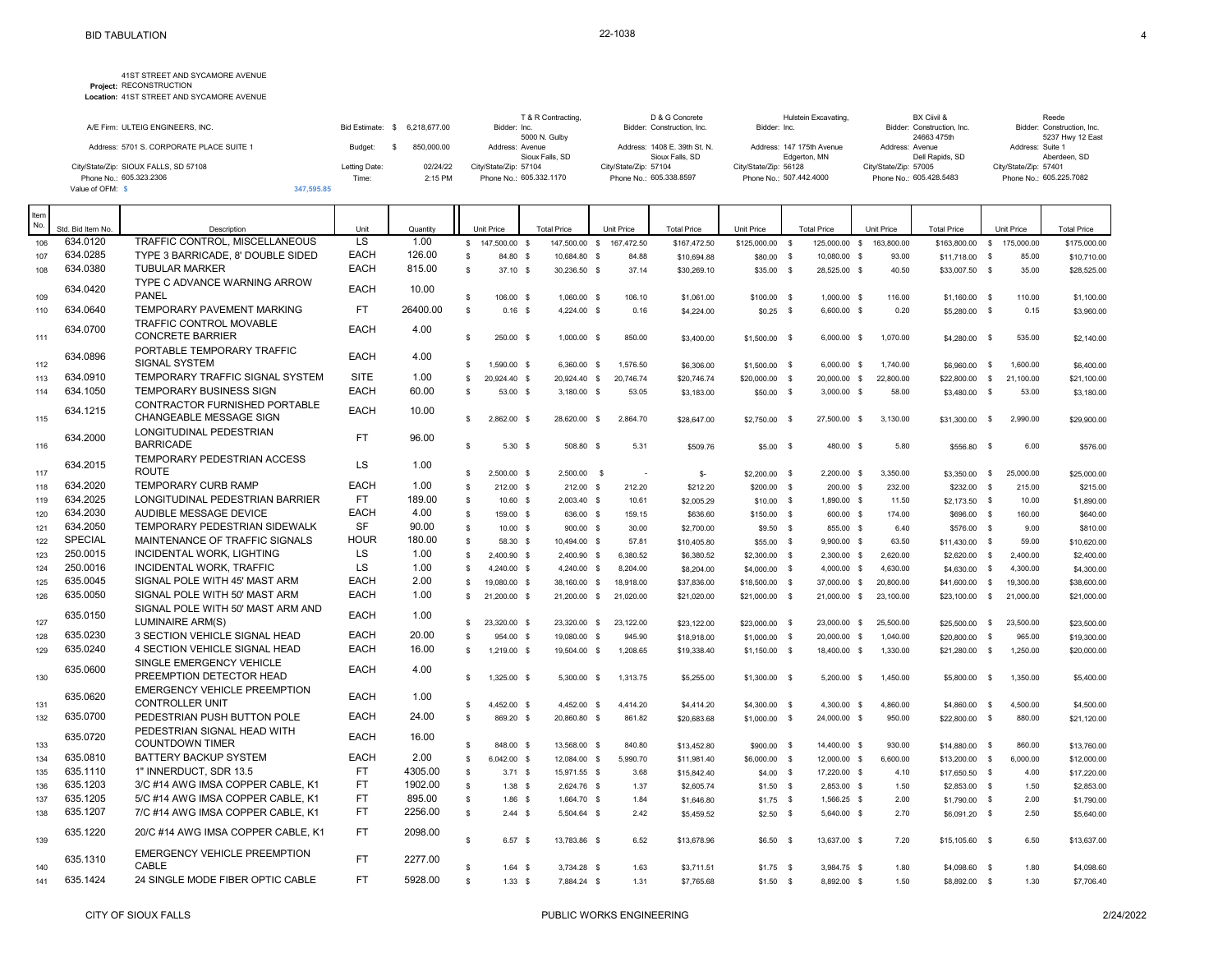|                                          |                  |              | T & R Contracting,               | D & G Concrete               | Hulstein Excavating,      | BX Ciivil &                    | Reede                                |
|------------------------------------------|------------------|--------------|----------------------------------|------------------------------|---------------------------|--------------------------------|--------------------------------------|
| A/E Firm: ULTEIG ENGINEERS, INC.         | Bid Estimate: \$ | 6.218.677.00 | Bidder: Inc.                     | Bidder: Construction, Inc.   | Bidder: Inc.              | Bidder: Construction, Inc.     | Bidder: Construction, Inc.           |
| Address: 5701 S. CORPORATE PLACE SUITE 1 | Budget:          | 850,000.00   | 5000 N. Gulby<br>Address: Avenue | Address: 1408 E. 39th St. N. | Address: 147 175th Avenue | 24663 475th<br>Address: Avenue | 5237 Hwy 12 East<br>Address: Suite 1 |
|                                          |                  |              | Sioux Falls, SD                  | Sioux Falls, SD              | Edgerton, MN              | Dell Rapids, SD                | Aberdeen, SD                         |
| City/State/Zip: SIOUX FALLS, SD 57108    | Letting Date:    | 02/24/22     | City/State/Zip: 57104            | City/State/Zip: 57104        | City/State/Zip: 56128     | City/State/Zip: 57005          | City/State/Zip: 57401                |
| Phone No.: 605.323.2306                  | Time:            | 2:15 PM      | Phone No.: 605.332.1170          | Phone No.: 605.338.8597      | Phone No.: 507.442.4000   | Phone No.: 605.428.5483        | Phone No.: 605.225.7082              |
| Value of OFM:                            | 347.595.85       |              |                                  |                              |                           |                                |                                      |

| Item<br>No. |                               |                                                                   |                   |                    |                |                        |                                     |                      |                           |                            |                                    |                      |                                 |               |                      |                           |
|-------------|-------------------------------|-------------------------------------------------------------------|-------------------|--------------------|----------------|------------------------|-------------------------------------|----------------------|---------------------------|----------------------------|------------------------------------|----------------------|---------------------------------|---------------|----------------------|---------------------------|
| 142         | Std. Bid Item No.<br>635.4020 | Description<br>2' DIAMETER FOOTING                                | Unit<br><b>FT</b> | Quantity<br>108.00 | $\mathbb{S}$   | Unit Price<br>14.84 \$ | <b>Total Price</b><br>$1.602.72$ \$ | Unit Price<br>147.14 | <b>Total Price</b>        | Unit Price                 | <b>Total Price</b><br>16,200.00 \$ | Unit Price<br>162.00 | <b>Total Price</b>              |               | Unit Price<br>150.00 | <b>Total Price</b>        |
| 143         | 635.4030                      | 3' DIAMETER FOOTING                                               | <b>FT</b>         | 116.00             | \$             | 220.48 \$              | 25,575.68 \$                        | 218.61               | \$15,891.12               | \$150.00 \$                | 29,000.00 \$                       | 241.00               | \$17,496.00 \$                  |               | 220.00               | \$16,200.00               |
| 144         | 635.4100                      | <b>ANCHOR BOLTS</b>                                               | <b>EACH</b>       | 32.00              | $$\mathbb{S}$$ | 227.90 \$              | 7,292.80 \$                         | 225.97               | \$25,358.76<br>\$7,231.04 | \$250.00 \$<br>\$250.00 \$ | 8,000.00 \$                        | 249.00               | \$27,956.00 \$<br>\$7,968.00 \$ |               | 230.00               | \$25,520.00<br>\$7,360.00 |
| 145         | 635.4218                      | 18" DIAMETER JUNCTION BOX                                         | <b>EACH</b>       | 8.00               | $\mathbb{S}$   | 911.60 \$              | 7,292.80 \$                         | 903.86               |                           |                            | 7,200.00 \$                        | 1,000.00             |                                 |               | 920.00               |                           |
| 146         | 635.4224                      | 24" DIAMETER JUNCTION BOX                                         | <b>EACH</b>       | 30.00              | s              | 943.40 \$              | 28.302.00 \$                        | 935.39               | \$7,230.88                | \$900.00 \$                | 27,000.00 \$                       | 1.030.00             | \$8,000.00 \$                   |               | 950.00               | \$7,360.00                |
| 147         | 635.4230                      | 30" DIAMETER JUNCTION BOX                                         | <b>EACH</b>       | 2.00               | s.             |                        |                                     |                      | \$28,061.70               | \$900.00 \$                |                                    |                      | \$30,900.00 \$                  |               |                      | \$28,500.00               |
|             |                               | POWER FEED - ELEVATED                                             |                   |                    |                | 1,325.00 \$            | 2,650.00 \$                         | 1,313.75             | \$2,627.50                | \$1,300.00 \$              | 2,600.00 \$                        | 1,450.00             | \$2,900.00 \$                   |               | 1,350.00             | \$2,700.00                |
| 148         | 635.4500                      | TRANSFORMER TO SINGLE METER<br>PEDESTAL                           | <b>EACH</b>       | 2.00               | \$             | 2.045.80 \$            | 4.091.60 \$                         | 2.028.43             | \$4,056.86                | \$2,000.00 \$              | 4.000.00 \$                        | 2.230.00             | \$4,460.00 \$                   |               | 2.000.00             | \$4,000.00                |
| 149         | 635.4600                      | TIE TO EXISTING CONDUIT                                           | <b>EACH</b>       | 6.00               | $\mathbb S$    | 63.60 \$               | 381.60 \$                           | 63.06                | \$378.36                  | $$61.00$ \$                | 366.00 \$                          | 69.50                | \$417.00                        | $\mathbf s$   | 65.00                | \$390.00                  |
| 150         | 635.4620                      | TIE TO EXISTING POWER SOURCE                                      | <b>EACH</b>       | 2.00               | s.             | 106.00 \$              | 212.00 \$                           | 105.10               | \$210.20                  | \$100.00 \$                | 200.00 \$                          | 116.00               | \$232.00                        | $\mathbf s$   | 110.00               | \$220.00                  |
| 151         | 635.5440                      | BREAKAWAY BASE LUMINAIRE POLE<br>WITH X' ARM, 40' MOUNTING HEIGHT | <b>EACH</b>       | 15.00              | s.             | 3.010.40 \$            | 45.156.00 \$                        | 2.984.84             | \$44,772.60               | \$3,000.00 \$              | 45.000.00 \$                       | 3.290.00             | \$49,350.00 \$                  |               | 3.000.00             | \$45,000.00               |
|             | 635.5540                      | BREAKAWAY BASE LUMINAIRE POLE<br>WITH TWIN X' ARMS, 40' MOUNTING  | <b>EACH</b>       | 3.00               |                |                        |                                     |                      |                           |                            |                                    |                      |                                 |               |                      |                           |
| 152         |                               | <b>HEIGHT</b>                                                     |                   |                    | \$             | 3,392.00 \$            | 10,176.00 \$                        | 3,363.20             | \$10,089.60               | \$3,500.00 \$              | 10,500.00 \$                       | 3,700.00             | \$11,100.00 \$                  |               | 3,400.00             | \$10,200.00               |
| 153         | 635.6030                      | LED LUMINAIRE CLASS D                                             | <b>EACH</b>       | 21.00              | \$             | 588.30 \$              | 12,354.30 \$                        | 583.31               | \$12,249.51               | \$600.00 \$                | 12,600.00 \$                       | 642.00               | \$13,482.00 \$                  |               | 600.00               | \$12,600.00               |
| 154         | 635.8110                      | 1" RIGID CONDUIT, SCHEDULE 80                                     | <b>FT</b>         | 135.00             | $\mathbb{S}$   | $12.72$ \$             | 1,717.20 \$                         | 12.61                | \$1,702.35                | $$13.00$ \$                | 1,755.00 \$                        | 14.00                | \$1,890.00 \$                   |               | 13.00                | \$1,755.00                |
| 155         | 635.8120                      | 2" RIGID CONDUIT, SCHEDULE 80                                     | <b>FT</b>         | 5033.00            | \$             | $11.24$ \$             | 56,570.92 \$                        | 11.14                | \$56,067.62               | \$13.00 \$                 | 65,429.00 \$                       | 12.50                | \$62,912.50 \$                  |               | 11.00                | \$55,363.00               |
| 156         | 635.8130                      | 3" RIGID CONDUIT, SCHEDULE 80                                     | <b>FT</b>         | 464.00             | $\mathbb{S}$   | 25.97 \$               | 12,050.08 \$                        | 25.75                | \$11,948.00               | $$25.00$ \$                | 11,600.00 \$                       | 28.50                | \$13,224.00 \$                  |               | 26.00                | \$12,064.00               |
| 157         | 635.8140                      | 4" RIGID CONDUIT, SCHEDULE 80                                     | <b>FT</b>         | 72.00              | $\mathbb{S}$   | 44.52 \$               | 3,205.44 \$                         | 44.14                | \$3,178.08                | $$43.00$ \$                | 3,096.00 \$                        | 48.50                | \$3,492.00 \$                   |               | 45.00                | \$3,240.00                |
| 158         | 635.8200                      | 2/2/2/4 AWG ALUMINUM WIRE                                         | <b>FT</b>         | 5253.00            | $$\mathbb{S}$$ | $2.23$ \$              | 11,714.19 \$                        | 2.21                 | \$11,609.13               | $$2.50$ \$                 | 13,132.50 \$                       | 2.40                 | \$12,607.20 \$                  |               | 2.25                 | \$11,819.25               |
| 159         | 635.8440                      | 1/C #6 AWG COPPER WIRE                                            | <b>FT</b>         | 1206.00            | $\mathbb S$    | $1.48$ \$              | 1,784.88 \$                         | 1.47                 | \$1,772.82                | $$1.50$ \$                 | 1,809.00 \$                        | 1.60                 | \$1,929.60 \$                   |               | 1.50                 | \$1,809.00                |
| 160         | <b>SPECIAL</b>                | SALVAGE AND REINSTALL GRIDSMART<br>VIDEO DETECTION SYSTEM         | <b>EACH</b>       | 1.00               | s.             | 530.00 \$              | 530.00 \$                           | 525.50               | \$525.50                  | \$500.00 \$                | 500.00 \$                          | 579.00               | \$579.00                        | $\mathbf{s}$  | 540.00               | \$540.00                  |
| 161         | SPECIAL                       | INSTALL CITY FURNISHED AUTOSCOPE<br>AIS-IV VIDEO DETECTION SYSTEM | LS                | 1.00               | s.             | 3,036.90 \$            | 3,036.90 \$                         | 3,011.12             | \$3,011.12                | \$3,000.00 \$              | 3,000.00 \$                        | 3,320.00             | \$3,320.00                      | $\mathbb{S}$  | 3,100.00             | \$3,100.00                |
| 162         | <b>SPECIAL</b>                | ACCESSIBLE PEDESTRIAN SIGNAL PUSH<br><b>BUTTON</b>                | <b>EACH</b>       | 24.00              | \$             | 1,044.10 \$            | 25,058.40 \$                        | 1,035.24             | \$24,845.76               | \$1,000.00 \$              | 24,000.00 \$                       | 1,140.00             | \$27,360.00                     | $\mathbb{S}$  | 1,050.00             | \$25,200.00               |
| 163         | <b>SPECIAL</b>                | INSTALL CITY FURNISHED TRAFFIC<br>SURVEILLANCE CAMERA             | <b>EACH</b>       | 2.00               | s.             | 291.50 \$              | 583.00 \$                           | 289.03               | \$578.06                  | \$300.00 \$                | 600.00 \$                          | 318.00               | \$636.00                        | $\mathbb{S}$  | 295.00               | \$590.00                  |
|             | <b>SPECIAL</b>                | TRAFFIC SIGNAL CONTROLLER AND<br><b>CABINET</b>                   | <b>EACH</b>       | 2.00               |                |                        |                                     |                      |                           |                            |                                    |                      |                                 |               |                      |                           |
| 164         | <b>SPECIAL</b>                | CONTROLLER CABINET FOOTING                                        | <b>EACH</b>       | 2.00               | \$             | 18,783.20 \$           | 37,566.40 \$                        | 18,623.72            | \$37,247.44               | \$18,000.00 \$             | 36,000.00 \$                       | 20,500.00            | \$41,000.00 \$                  |               | 19,000.00            | \$38,000.00               |
| 165         | <b>SPECIAL</b>                | SIDE MOUNTED CABINET                                              | <b>EACH</b>       | 4.00               | s.             | 1,192.50 \$            | 2,385.00 \$                         | 1.182.38             | \$2,364.76                | $$1,200.00$ \$             | 2,400.00 \$                        | 1,300.00             | \$2,600.00                      | \$            | 1,200.00             | \$2,400.00                |
| 166         |                               | SALVAGE & REINSTALL SIGNAL POLE &                                 |                   |                    | s.             | 4,944.90 \$            | 19,779.60 \$                        | 4,902.92             | \$19,611.68               | \$4,800.00 \$              | 19,200.00 \$                       | 5,400.00             | \$21,600.00                     | $\mathbf{s}$  | 5,000.00             | \$20,000.00               |
| 167         | <b>SPECIAL</b>                | <b>MAST ARM</b><br>SALVAGE AND REINSTALL PREEMPTION               | <b>EACH</b>       | 4.00               | s.             | 1.828.50 \$            | 7.314.00 \$                         | 1,812.98             | \$7,251.92                | \$1,800.00 \$              | 7,200.00 \$                        | 2.000.00             | \$8,000.00                      | $\mathbf{s}$  | 1,800.00             | \$7,200.00                |
| 168         | <b>SPECIAL</b>                | <b>SYSTEM</b>                                                     | <b>LS</b>         | 1.00               | s.             | $2.226.00$ \$          | 2,226.00 \$                         | 2,207.10             | \$2,207.10                | \$2,200.00 \$              | 2,200.00 \$                        | 2,430.00             | \$2,430.00                      | $\mathbf{\$}$ | 2,250.00             |                           |
| 169         | <b>SPECIAL</b>                | FISHEYE CAMERA DETECTION SYSTEM                                   | <b>EACH</b>       | 1.00               | \$             |                        |                                     |                      |                           |                            |                                    |                      |                                 |               |                      | \$2,250.00                |
| 170         | 120.6300                      | <b>WATER FOR VEGETATION</b>                                       | <b>MGAL</b>       | 493.00             | $\mathsf{s}$   | 23,611.50 \$           | 23,611.50 \$<br>2,090.32 \$         | 23,411.03            | \$23,411.03               | \$23,000.00 \$             | 23,000.00 \$                       | 25,800.00            | \$25,800.00                     | $\mathbf s$   | 23,800.00            | \$23,800.00               |
|             |                               | PLACING CONTRACTOR FURNISHED                                      |                   |                    |                | $4.24$ \$              |                                     | 11.00                | \$5,423.00                | $$4.00$ \$                 | 1,972.00 \$                        | 4.60                 | \$2,267.80 \$                   |               | 4.50                 | \$2,218.50                |
| 171         | 230.0020                      | <b>TOPSOIL</b>                                                    | <b>CUYD</b>       | 1363.60            | \$             | 32.50 \$               | 44,317.00 \$                        | 31.25                | \$42,612.50               | \$33.50 \$                 | 45,680.60 \$                       | 34.50                | \$47,044.20 \$                  |               | 32.00                | \$43,635.20               |
| 172         | 730.0300                      | ARTERIAL AND COLLECTOR SEED MIX                                   | LB                | 506.00             | $\mathbb{S}$   | $9.81$ \$              | 4,963.86 \$                         | 11.00                | \$5,566.00                | $$9.50$ \$                 | 4,807.00 \$                        | 10.50                | \$5,313.00 \$                   |               | 10.00                | \$5,060.00                |
| 173         | 731.0100                      | <b>FERTILIZING</b>                                                | <b>LB</b>         | 556.80             | \$             | 0.69S                  | 384.19 \$                           | 1.38                 | \$768.38                  | $$0.75$ \$                 | 417.60 \$                          | 0.80                 | \$445.44 \$                     |               | 0.70                 | \$389.76                  |
| 174         | 731.0200                      | <b>WEED CONTROL</b>                                               | SQ YD             | 8225.00            | $\mathbb{S}$   | $0.02$ \$              | 164.50 \$                           | 0.03                 | \$246.75                  | $$0.02$ \$                 | 164.50 \$                          | 0.02                 | \$164.50 \$                     |               | 0.10                 | \$822.50                  |
| 175         | 731.0210                      | <b>WEED CONTROL - PROJECT</b>                                     | LS                | 1.00               | \$             | 106.00 \$              | 106.00 \$                           | 440.00               | \$440.00                  | $$100.00$ \$               | 100.00 \$                          | 116.00               | \$116.00                        | - \$          | 110.00               | \$110.00                  |
| 176         | 732.0200                      | <b>FIBER MULCHING</b>                                             | <b>TON</b>        | 1.70               | \$             | 1,060.00 \$            | 1,802.00 \$                         | 1,035.30             | \$1,760.01                | \$1,000.00 \$              | 1,700.00 \$                        | 1,160.00             | \$1,972.00 \$                   |               | 1,100.00             | \$1,870.00                |
|             |                               |                                                                   |                   |                    |                |                        |                                     |                      |                           |                            |                                    |                      |                                 |               |                      |                           |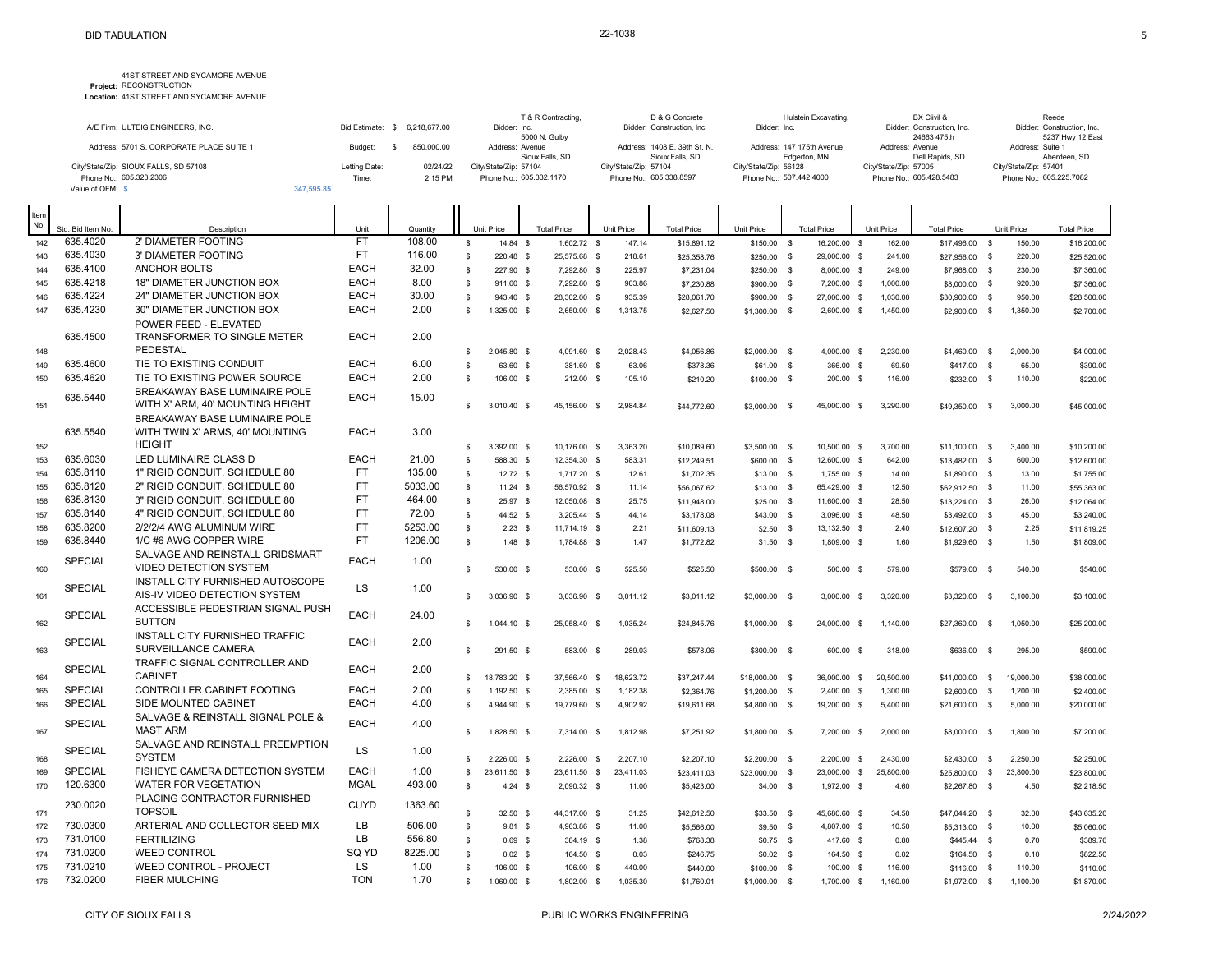|                                          |               |                               | T & R Contracting.      | D & G Concrete               | Hulstein Excavating.      | BX Ciivil &                | Reede                      |
|------------------------------------------|---------------|-------------------------------|-------------------------|------------------------------|---------------------------|----------------------------|----------------------------|
| A/E Firm: ULTEIG ENGINEERS, INC.         |               | Bid Estimate: \$ 6.218.677.00 | Bidder: Inc.            | Bidder: Construction, Inc.   | Bidder: Inc.              | Bidder: Construction, Inc. | Bidder: Construction, Inc. |
|                                          |               |                               | 5000 N. Gulby           |                              |                           | 24663 475th                | 5237 Hwy 12 East           |
| Address: 5701 S. CORPORATE PLACE SUITE 1 | Budget:       | 850,000.00                    | Address: Avenue         | Address: 1408 E. 39th St. N. | Address: 147 175th Avenue | Address: Avenue            | Address: Suite 1           |
|                                          |               |                               | Sioux Falls, SD         | Sioux Falls, SD              | Edgerton, MN              | Dell Rapids, SD            | Aberdeen, SD               |
| City/State/Zip: SIOUX FALLS, SD 57108    | Letting Date: | 02/24/22                      | City/State/Zip: 57104   | City/State/Zip: 57104        | City/State/Zip: 56128     | City/State/Zip: 57005      | City/State/Zip: 57401      |
| Phone No.: 605.323.2306                  | Time:         | 2:15 PM                       | Phone No.: 605.332.1170 | Phone No.: 605.338.8597      | Phone No.: 507.442.4000   | Phone No.: 605.428.5483    | Phone No.: 605.225.7082    |
| Value of OFM: \                          | 347.595.85    |                               |                         |                              |                           |                            |                            |

| Item<br>No. |                   |                                                                |             |          |              |             |                    |           |            |                    |                |                    |               |            |                    |              |            |                    |
|-------------|-------------------|----------------------------------------------------------------|-------------|----------|--------------|-------------|--------------------|-----------|------------|--------------------|----------------|--------------------|---------------|------------|--------------------|--------------|------------|--------------------|
|             | Std. Bid Item No. | Description                                                    | Unit        | Quantity |              | Unit Price  | <b>Total Price</b> |           | Unit Price | <b>Total Price</b> | Unit Price     | <b>Total Price</b> |               | Unit Price | <b>Total Price</b> |              | Unit Price | <b>Total Price</b> |
| 177         | 732.0300          | <b>BONDED FIBER MATRIX</b>                                     | <b>TON</b>  | 0.40     | $\mathbb{S}$ | 1.590.00 \$ |                    | 636.00 \$ | 1,512.50   | \$605.00           | $$1,500.00$ \$ |                    | 600.00 \$     | 1.740.00   | \$696.00 \$        |              | 1.600.00   | \$640.00           |
| 178         | 732.0400          | <b>SOIL STABILIZER</b>                                         | <b>ACRE</b> | 0.90     | $\mathbf{s}$ | 5.30 S      |                    | 4.77S     | 977.78     | \$880.00           | $$5.00$ \$     |                    | 4.50 S        | 5.80       | $$5.22$ \$         |              | 5.50       | \$4.95             |
| 179         | 734.0850          | <b>INLET PROTECTION</b>                                        | <b>EACH</b> | 67.00    | $\mathbb{S}$ | 74.20 \$    | 4,971.40 \$        |           | 80.30      | \$5,380.10         | \$70.00 \$     |                    | 4,690.00 \$   | 81.00      | \$5,427.00 \$      |              | 75.00      | \$5,025.00         |
| 180         | 734.5010          | <b>SWEEPING</b>                                                | <b>HOUR</b> | 60.00    | $\mathbf{s}$ | 85.00 \$    | 5,100.00 \$        |           | 150.00     | \$9,000.00         | \$200.00 \$    |                    | 12,000.00 \$  | 110.00     | \$6,600.00 \$      |              | 135.00     | \$8,100.00         |
|             | 734.6001          | TEMPORARY VEHICLE TRACKING                                     | <b>EACH</b> | 10.00    |              |             |                    |           |            |                    |                |                    |               |            |                    |              |            |                    |
| 181         |                   | <b>CONTROL</b>                                                 |             |          | $\mathbb{S}$ | 550.00 \$   | 5,500.00 \$        |           | 624.90     | \$6,249.00         | \$950.00 \$    |                    | 9,500.00 \$   | 695.00     | \$6,950.00 \$      |              | 640.00     | \$6,400.00         |
| 182         | 734.6006          | <b>CONCRETE WASHOUT AREA</b>                                   | <b>EACH</b> | 10.00    | s            | 200.00 \$   | $2.000.00$ \$      |           | 260.38     | \$2,603.80         | \$200.00 \$    |                    | 2.000.00 \$   | 289.00     | \$2,890.00 \$      |              | 270.00     | \$2,700.00         |
| 183         | 900.0450          | <b>VALVE BOX ADJUSTMENT</b>                                    | <b>EACH</b> | 88.00    | $\mathbb{S}$ | 472.50 \$   | 41,580.00 \$       |           | 472.95     | \$41,619.60        | \$375.00 \$    |                    | 33,000.00 \$  | 456.00     | \$40,128.00 \$     |              | 270.00     | \$23,760.00        |
| 184         | 900.1507          | <b>TEMPORARY FIRE HYDRANT</b>                                  | <b>EACH</b> | 5.00     | $\mathbf{s}$ | 2.146.50 \$ | 10,732.50 \$       |           | 2,126.25   | \$10,631.25        | \$1,000.00 \$  |                    | $5,000.00$ \$ | 2.340.00   | \$11,700.00 \$     |              | 800.00     | \$4,000.00         |
| 185         | 900.1600          | TEMPORARY WATER SERVICE                                        | <b>EACH</b> | 18.00    | \$           | 1,431.00 \$ | 25,758.00 \$       |           | 1,417.50   | \$25,515.00        | \$1,800.00 \$  |                    | 32,400.00 \$  | 1,560.00   | \$28,080.00 \$     |              | 375.00     | \$6,750.00         |
| 186         | 900.1601          | <b>TEMPORARY WATER MAIN</b>                                    | <b>FT</b>   | 4260.00  | $\mathbf{s}$ | 21.52 S     | 91,675.20 \$       |           | 28.82      | \$122,773.20       | $$20.00$ \$    |                    | 85,200.00 \$  | 23.50      | \$100,110.00 \$    |              | 5.00       | \$21,300.00        |
| 187         | 900.1750          | CONNECT TO EXISTING WATER MAIN                                 | <b>EACH</b> | 15.00    | S.           | 1,073.25 \$ | 16,098.75 \$       |           | 1,063.13   | \$15,946.95        | \$2,800.00 \$  |                    | 42,000.00 \$  | 1,170.00   | \$17,550.00 \$     |              | 1,600.00   | \$24,000.00        |
| 188         | 900.0200          | 4" C900 DR 18 PVC WATER MAIN                                   | <b>FT</b>   | 139.00   | $\mathsf{s}$ | 48.65 \$    | 6,762.35 \$        |           | 48.20      | \$6,699.80         | \$35.00 \$     |                    | 4,865.00 \$   | 53.00      | \$7,367.00 \$      |              | 60.00      | \$8,340.00         |
| 189         | 900.3010          | WATER SERVICE RECONNECT. 1"<br><b>SERVICE</b>                  | <b>EACH</b> | 2.00     | s.           | 1,073.25 \$ | 2,146.50 \$        |           | 1,063.13   | \$2,126.26         | \$825.00 \$    |                    | 1,650.00 \$   | 1,170.00   | \$2,340.00         | \$           | 900.00     | \$1,800.00         |
| 190         | 900.3030          | WATER SERVICE RECONNECT, 1-1/2"<br><b>SERVICE</b>              | <b>EACH</b> | 1.00     | s.           | 1,144.80 \$ | 1,144.80 \$        |           | 1,134.00   | \$1,134.00         | \$900.00 \$    |                    | 900.00 \$     | 1,250.00   | $$1,250.00$ \$     |              | 1,100.00   | \$1,100.00         |
| 191         | 900.3040          | WATER SERVICE RECONNECT, 2"<br><b>SERVICE</b>                  | <b>EACH</b> | 5.00     | \$           | 1,359.45 \$ | 6,797.25 \$        |           | 1,346.63   | \$6,733.15         | \$950.00 \$    |                    | 4,750.00 \$   | 1,480.00   | \$7,400.00 \$      |              | 1,200.00   | \$6,000.00         |
| 192         | 900.3500          | 1" PEXA WATER SERVICE PIPING                                   | <b>FT</b>   | 49.00    | \$           | 47.28 \$    | 2,316.72 \$        |           | 46.83      | \$2,294.67         | \$28.00 \$     |                    | 1,372.00 \$   | 51.50      | \$2,523.50 \$      |              | 50.00      | \$2,450.00         |
| 193         | 900.3520          | 1-1/2" PEXA WATER SERVICE PIPING                               | <b>FT</b>   | 54.00    | \$           | $50.14$ \$  | 2,707.56 \$        |           | 49.67      | \$2,682.18         | $$35.00$ \$    |                    | 1,890.00 \$   | 55.00      | \$2,970.00 \$      |              | 60.00      | \$3,240.00         |
| 194         | 900.3530          | 2" PEXA WATER SERVICE PIPING                                   | <b>FT</b>   | 161.00   | \$           | 53.00 \$    | 8,533.00 \$        |           | 52.50      | \$8,452.50         | \$40.00 \$     |                    | 6,440.00 \$   | 58.00      | \$9,338.00 \$      |              | 65.00      | \$10,465.00        |
| 195         | 900.8000          | 4" WATER MAIN BEDDING MATERIAL                                 | <b>FT</b>   | 139.00   | $\mathbb{S}$ | $4.35$ \$   |                    | 604.65 \$ | 4.31       | \$599.09           | $$3.00$ \$     |                    | 417.00 \$     | 4.80       | \$667.20 \$        |              | 6.50       | \$903.50           |
| 196         | 900.8001          | 6" WATER MAIN BEDDING MATERIAL                                 | <b>FT</b>   | 306.00   | \$           | $7.21$ \$   | 2,206.26 \$        |           | 7.14       | \$2,184.84         | $$3.50$ \$     |                    | 1,071.00 \$   | 7.90       | $$2,417.40$ \$     |              | 7.00       | \$2,142.00         |
| 197         | 900.8002          | 8" WATER MAIN BEDDING MATERIAL                                 | <b>FT</b>   | 44.00    | $\mathbb{S}$ | $5.72$ \$   |                    | 251.68 \$ | 5.67       | \$249.48           | $$4.00$ \$     |                    | 176.00 \$     | 6.30       | $$277.20$ \$       |              | 7.50       | \$330.00           |
| 198         | 900.8004          | 12" WATER MAIN BEDDING MATERIAL                                | <b>FT</b>   | 1394.00  | $\mathbb{S}$ | 7.21 S      | 10.050.74 \$       |           | 7.14       | \$9,953.16         | $$4.50$ \$     |                    | 6,273.00 \$   | 7.90       | \$11,012.60 \$     |              | 8.50       | \$11,849.00        |
| 199         | 900.8005          | 16" WATER MAIN BEDDING MATERIAL                                | <b>FT</b>   | 1780.00  | $\mathbb{S}$ | $5.72$ \$   | 10,181.60 \$       |           | 5.67       | \$10,092.60        | $$5.50$ \$     |                    | 9,790.00 \$   | 6.30       | \$11,214.00 \$     |              | 9.50       | \$16,910.00        |
| 200         | 900.8100          | WATER SERVICE BEDDING MATERIAL                                 | <b>FT</b>   | 264.00   | $\mathbf{s}$ | $5.72$ \$   | 1.510.08 \$        |           | 5.67       | \$1,496.88         | $$2.50$ \$     |                    | 660.00 \$     | 6.30       | $$1,663.20$ \$     |              | 4.50       | \$1,188.00         |
| 201         | <b>SPECIAL</b>    | INSTALL CITY FURNISHED 4" C900 DR 18<br><b>PVC WATER MAIN</b>  | FT.         | 40.00    | s            | 20.03S      |                    | 801.20 \$ | 19.85      | \$794.00           | $$20.50$ \$    |                    | 820.00 \$     | 22.00      | \$880.00 \$        |              | 50.00      | \$2,000.00         |
| 202         | <b>SPECIAL</b>    | INSTALL CITY FURNISHED 6" C900 DR 18<br><b>PVC WATER MAIN</b>  | <b>FT</b>   | 306.00   | $\mathbf{s}$ | 24.38 \$    | 7,460.28 \$        |           | 24.15      | \$7,389.90         | $$22.00$ \$    |                    | 6,732.00 \$   | 26.50      | \$8,109.00 \$      |              | 55.00      | \$16,830.00        |
| 203         | <b>SPECIAL</b>    | INSTALL CITY FURNISHED 8" C900 DR 18<br><b>PVC WATER MAIN</b>  | <b>FT</b>   | 44.00    | s            | 27.24 \$    | 1,198.56 \$        |           | 26.99      | \$1,187.56         | $$24.00$ \$    |                    | 1,056.00 \$   | 30.00      | \$1,320.00 \$      |              | 60.00      | \$2,640.00         |
| 204         | SPECIAL           | INSTALL CITY FURNISHED 12" C900 DR<br><b>18 PVC WATER MAIN</b> | FT.         | 1394.00  | $\mathbf{s}$ | 31.48 \$    | 43,883.12 \$       |           | 31.19      | \$43,478.86        | \$30.00 \$     |                    | 41,820.00 \$  | 34.50      | \$48,093.00        | $\mathbb{S}$ | 80.00      | \$111,520.00       |
| 205         | <b>SPECIAL</b>    | INSTALL CITY FURNISHED 16" C900 DR<br><b>18 PVC WATER MAIN</b> | <b>FT</b>   | 1780.00  | \$           | 42.93 \$    | 76,415.40 \$       |           | 42.53      | \$75,703.40        | \$35.00 \$     |                    | 62,300.00 \$  | 47.00      | \$83,660.00        | $\mathbb{S}$ | 80.00      | \$142,400.00       |
|             | SPECIAL           | INSTALL CITY FURNISHED 4" MJ GATE<br><b>VALVE WITH BOX</b>     | <b>EACH</b> | 6.00     |              |             |                    |           |            |                    |                |                    |               |            |                    |              |            |                    |
| 206         | <b>SPECIAL</b>    | INSTALL CITY FURNISHED 6" MJ GATE                              | <b>EACH</b> | 11.00    | \$.          | 1,073.25 \$ | 6.439.50 \$        |           | 1.063.13   | \$6,378.78         | \$700.00 \$    |                    | 4,200.00 \$   | 1.170.00   | \$7,020.00         | <b>S</b>     | 430.00     | \$2,580.00         |
| 207         | <b>SPECIAL</b>    | <b>VALVE WITH BOX</b><br>INSTALL CITY FURNISHED 8" MJ GATE     | <b>EACH</b> | 3.00     | -S           | 1,144.80 \$ | 12,592.80 \$       |           | 1,134.00   | \$12,474.00        | \$750.00 \$    |                    | 8,250.00 \$   | 1,250.00   | \$13,750.00        | - \$         | 535.00     | \$5,885.00         |
| 208         |                   | <b>VALVE WITH BOX</b><br>INSTALL CITY FURNISHED 12" MJ GATE    | <b>EACH</b> |          | s            | 1,287.90 \$ | 3,863.70 \$        |           | 1,275.75   | \$3,827.25         | \$800.00 \$    |                    | 2,400.00 \$   | 1,410.00   | \$4,230.00         | - \$         | 640.00     | \$1,920.00         |
| 209         | SPECIAL           | <b>VALVE WITH BOX</b><br>INSTALL CITY FURNISHED 16" MJ GATE    |             | 4.00     | \$           | 1,717.20 \$ | 6,868.80 \$        |           | 1,701.00   | \$6,804.00         | $$1,150.00$ \$ |                    | 4,600.00 \$   | 1,880.00   | \$7,520.00         | $\mathbb{S}$ | 800.00     | \$3,200.00         |
| 210         | <b>SPECIAL</b>    | VALVE WITH BOX                                                 | <b>EACH</b> | 5.00     | S.           | 2,504.25 \$ | 12,521.25 \$       |           | 2,480.63   | \$12,403.15        | \$1,600.00 \$  |                    | 8,000.00 \$   | 2,730.00   | \$13,650.00 \$     |              | 970.00     | \$4,850.00         |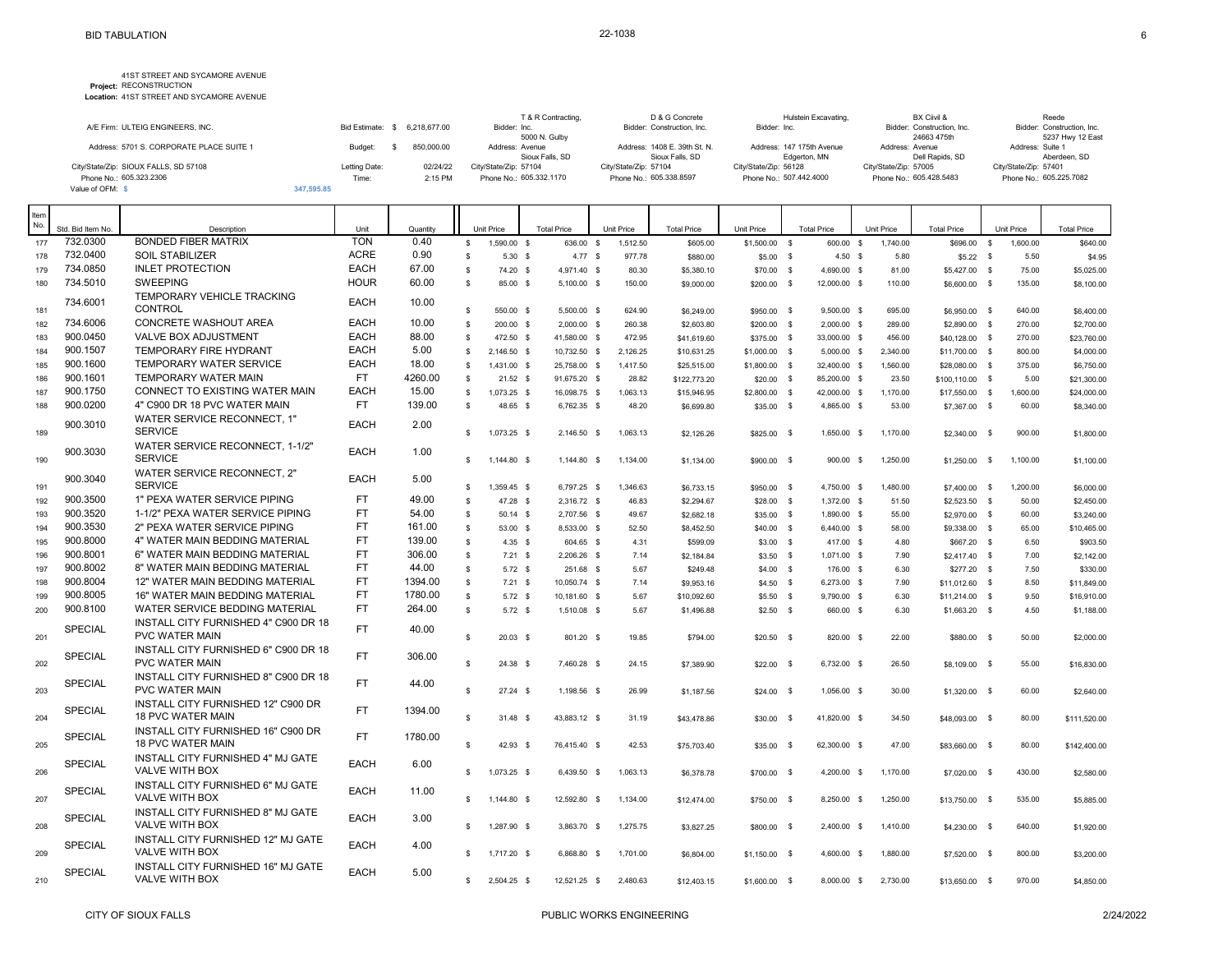**Project:** RECONSTRUCTION **Location:** 41ST STREET AND SYCAMORE AVENUE 41ST STREET AND SYCAMORE AVENUE

| A/E Firm: ULTEIG ENGINEERS, INC.         |               |                               | T & R Contracting.<br>Bidder: Inc. | D & G Concrete<br>Bidder: Construction, Inc.    | Hulstein Excavating.<br>Bidder: Inc.      | BX Ciivil &<br>Bidder: Construction, Inc. | Reede<br>Bidder: Construction, Inc. |
|------------------------------------------|---------------|-------------------------------|------------------------------------|-------------------------------------------------|-------------------------------------------|-------------------------------------------|-------------------------------------|
|                                          |               | Bid Estimate: \$ 6.218.677.00 | 5000 N. Gulby                      |                                                 |                                           | 24663 475th                               | 5237 Hwy 12 East                    |
| Address: 5701 S. CORPORATE PLACE SUITE 1 | Budget:       | 850,000.00                    | Address: Avenue<br>Sioux Falls, SD | Address: 1408 E. 39th St. N.<br>Sioux Falls, SD | Address: 147 175th Avenue<br>Edgerton, MN | Address: Avenue<br>Dell Rapids, SD        | Address: Suite 1<br>Aberdeen, SD    |
| City/State/Zip: SIOUX FALLS, SD 57108    | Letting Date: | 02/24/22                      | City/State/Zip: 57104              | City/State/Zip: 57104                           | City/State/Zip: 56128                     | City/State/Zip: 57005                     | City/State/Zip: 57401               |
| Phone No.: 605.323.2306                  | Time:         | 2:15 PM                       | Phone No.: 605.332.1170            | Phone No.: 605.338.8597                         | Phone No.: 507.442.4000                   | Phone No.: 605.428.5483                   | Phone No.: 605.225.7082             |
| Value of OFM: \$                         | 347,595,85    |                               |                                    |                                                 |                                           |                                           |                                     |

| Item<br>No. | Std. Bid Item No. | Description                                                 | Unit        | Quantity | Unit Price        |            | <b>Total Price</b> | Unit Price | <b>Total Price</b>        | Unit Price                 | <b>Total Price</b>       | Unit Price     | <b>Total Price</b>               | Unit Price  | <b>Total Price</b>                  |
|-------------|-------------------|-------------------------------------------------------------|-------------|----------|-------------------|------------|--------------------|------------|---------------------------|----------------------------|--------------------------|----------------|----------------------------------|-------------|-------------------------------------|
| 211         | SPECIAL           | INSTALL CITY FURNISHED 4" MJ ELBOW<br>11.25/22.5/45 DEGREE  | <b>EACH</b> | 2.00     | $\mathbb{S}$      | 357.75 \$  | 715.50 \$          | 354.38     | \$708.76                  | \$800.00 \$                | 1,600.00 \$              | 391.00         | \$782.00 \$                      |             | 300.00<br>\$600.00                  |
| 212         | SPECIAL           | INSTALL CITY FURNISHED 12" MJ ELBOW<br>11.25/22.5/45 DEGREE | <b>EACH</b> | 4.00     | s.                | 214.65 \$  | 858.60 \$          | 212.63     | \$850.52                  | \$850.00 \$                | 3,400.00 \$              | 234.00         | \$936.00 \$                      |             | 600.00<br>\$2,400.00                |
| 213         | SPECIAL           | INSTALL CITY FURNISHED 12" X 8" MJ<br><b>TEE</b>            | <b>EACH</b> | 1.00     | \$.               | 250.48 \$  | 250.48<br>- S      | 248.12     | \$248.12                  | \$900.00 \$                | 900.00                   | 274.00<br>- \$ | \$274.00                         | - \$        | 600.00<br>\$600.00                  |
| 214         | <b>SPECIAL</b>    | INSTALL CITY FURNISHED 12" X 6" MJ<br><b>TEE</b>            | <b>EACH</b> | 6.00     | \$                | 250.48 \$  | 1,502.88 \$        | 248.12     | \$1,488.72                | \$875.00 \$                | 5,250.00 \$              | 274.00         | \$1,644.00                       | - \$        | 560.00<br>\$3,360.00                |
| 215         | <b>SPECIAL</b>    | INSTALL CITY FURNISHED 12" X 4" MJ<br><b>TEE</b>            | <b>EACH</b> | 1.00     | s                 | 250.48 \$  | 250.48 \$          | 248.12     | \$248.12                  | \$875.00 \$                | 875.00                   | 274.00<br>- \$ | \$274.00                         | $\mathbf s$ | 535.00<br>\$535.00                  |
| 216         | SPECIAL           | INSTALL CITY FURNISHED 16" X 8" MJ<br><b>TEE</b>            | <b>EACH</b> | 2.00     | \$                | 500.85 \$  | 1,001.70 \$        | 496.13     | \$992.26                  | \$1,750.00 \$              | $3,500.00$ \$            | 547.00         | \$1,094.00                       | $\mathbf s$ | 670.00<br>\$1,340.00                |
| 217         | <b>SPECIAL</b>    | INSTALL CITY FURNISHED 16" X 6" MJ<br><b>TEE</b>            | <b>EACH</b> | 5.00     | \$.               | 500.85 \$  | 2.504.25 \$        | 496.13     | \$2,480.65                | \$1,750.00 \$              | 8,750.00 \$              | 547.00         | \$2,735.00 \$                    |             | 640.00<br>\$3,200.00                |
| 218         | SPECIAL           | INSTALL CITY FURNISHED 16" X 4" MJ<br><b>TEE</b>            | <b>EACH</b> | 5.00     | s                 | 500.85 \$  | 2,504.25 \$        | 496.13     | \$2,480.65                | \$1,100.00 \$              | 5,500.00 \$              | 547.00         | \$2,735.00                       | $\mathbf s$ | 615.00<br>\$3,075.00                |
| 219         | SPECIAL           | INSTALL CITY FURNISHED 12" X 6" MJ<br><b>REDUCER</b>        | <b>EACH</b> | 3.00     | \$                | 250.48 \$  | 751.44 \$          | 248.12     | \$744.36                  | \$875.00 \$                | 2,625.00 \$              | 274.00         | \$822.00 \$                      |             | 375.00<br>\$1,125.00                |
| 220         | <b>SPECIAL</b>    | INSTALL CITY FURNISHED 16" X 6" MJ<br><b>REDUCER</b>        | <b>EACH</b> | 1.00     | s.                | 500.85 \$  | 500.85 \$          | 496.13     | \$496.13                  | \$875.00 \$                | 875.00 \$                | 547.00         | \$547.00 \$                      |             | 430.00<br>\$430.00                  |
|             | <b>SPECIAL</b>    | INSTALL CITY FURNISHED 16" X 12" MJ<br><b>CROSS</b>         | <b>EACH</b> | 1.00     | s                 | 608.23 \$  |                    | 602.49     |                           |                            |                          | 664.00         |                                  |             |                                     |
| 221         | <b>SPECIAL</b>    | INSTALL CITY FURNISHED 12" MJ CAP                           | <b>EACH</b> | 1.00     |                   |            | 608.23 \$          |            | \$602.49                  | \$3,500.00 \$              | $3,500.00$ \$            |                | \$664.00 \$                      |             | 900.00<br>\$900.00                  |
| 222         | <b>SPECIAL</b>    | INSTALL CITY FURNISHED 16" MJ CAP                           | <b>EACH</b> |          | \$                | 143.10 \$  | 143.10 \$          | 141.75     | \$141.75                  | \$875.00 \$                | 875.00 \$                | 156.00         | \$156.00 \$                      |             | 270.00<br>\$270.00                  |
| 223         |                   |                                                             |             | 2.00     | $\mathbb S$       | 214.65 \$  | 429.30 \$          | 212.63     | \$425.26                  | \$875.00 \$                | 1,750.00 \$              | 234.00         | \$468.00 \$                      |             | \$750.00<br>375.00                  |
| 224         | <b>SPECIAL</b>    | INSTALL CITY FURNISHED 4" MJ LONG<br><b>SLEEVE</b>          | <b>EACH</b> | 6.00     | s.                | 250.48 \$  | 1,502.88 \$        | 248.12     | \$1,488.72                | \$800.00 \$                | 4.800.00 \$              | 274.00         | $$1,644.00$ \$                   |             | 350.00<br>\$2,100.00                |
| 225         | SPECIAL           | INSTALL CITY FURNISHED 6" MJ LONG<br><b>SLEEVE</b>          | <b>EACH</b> | 3.00     | \$.               | 250.48 \$  | 751.44 \$          | 248.12     | \$744.36                  | \$800.00 \$                | 2.400.00 \$              | 274.00         | \$822.00                         | - \$        | 375.00<br>\$1,125.00                |
| 226         | SPECIAL           | INSTALL CITY FURNISHED 8" MJ LONG<br><b>SLEEVE</b>          | <b>EACH</b> | 3.00     | s.                | 286.20 \$  | 858.60 \$          | 283.50     | \$850.50                  | \$800.00 \$                | 2,400.00 \$              | 313.00         | \$939.00                         | <b>S</b>    | 430.00<br>\$1,290.00                |
| 227         | SPECIAL           | INSTALL CITY FURNISHED 12" MJ LONG<br><b>SLEEVE</b>         | <b>EACH</b> | 5.00     | s                 | 322.03 \$  | 1,610.15 \$        | 318.99     | \$1,594.95                | \$875.00 \$                | 4,375.00 \$              | 352.00         | $$1,760.00$ \$                   |             | 600.00<br>\$3,000.00                |
| 228         | <b>SPECIAL</b>    | INSTALL CITY FURNISHED 16" MJ LONG<br><b>SLEEVE</b>         | <b>EACH</b> | 2.00     | \$                | 357.75 \$  | 715.50 \$          | 354.38     | \$708.76                  | \$875.00 \$                | 1,750.00 \$              | 391.00         | \$782.00 \$                      |             | 800.00<br>\$1,600.00                |
| 229         | <b>SPECIAL</b>    | INSTALL CITY FURNISHED 4" M.J.<br><b>RETAINER GLAND</b>     | <b>EACH</b> | 36.00    | s                 | 71.55 \$   | 2,575.80 \$        | 70.88      | \$2,551.68                | \$80.00 \$                 | 2,880.00 \$              | 78.00          | \$2,808.00 \$                    |             | 80.00<br>\$2,880.00                 |
| 230         | <b>SPECIAL</b>    | INSTALL CITY FURNISHED 6" M.J.<br><b>RETAINER GLAND</b>     | <b>EACH</b> | 56.00    | $\mathbf{s}$      | $71.55$ \$ | 4.006.80 \$        | 70.88      | \$3,969.28                | \$80.00 \$                 | 4.480.00 \$              | 78.00          | \$4,368.00 \$                    |             | 90.00<br>\$5,040.00                 |
| 231         | <b>SPECIAL</b>    | INSTALL CITY FURNISHED 8" M.J.<br><b>RETAINER GLAND</b>     | <b>EACH</b> | 15.00    | \$.               | 107.38 \$  | 1,610.70 \$        | 106.37     | \$1,595.55                | \$100.00 \$                | 1,500.00 \$              | 117.00         | \$1,755.00 \$                    |             | 110.00<br>\$1,650.00                |
| 232         | <b>SPECIAL</b>    | INSTALL CITY FURNISHED 12" M.J.<br><b>RETAINER GLAND</b>    | <b>EACH</b> | 48.00    | s.                | 128.79 \$  | 6,181.92 \$        | 127.58     | \$6,123.84                | \$110.00 \$                | 5,280.00 \$              | 141.00         | \$6,768.00 \$                    |             | 150.00<br>\$7,200.00                |
| 233         | SPECIAL           | INSTALL CITY FURNISHED 16" M.J.<br><b>RETAINER GLAND</b>    | <b>EACH</b> | 44.00    | <b>S</b>          | 128.79 \$  | 5,666.76 \$        | 127.58     | \$5,613.52                | \$115.00 \$                | 5,060.00 \$              | 141.00         | \$6,204.00                       | - \$        | \$8,360.00<br>190.00                |
| 234         | <b>SPECIAL</b>    | INSTALL CITY FURNISHED FIRE<br><b>HYDRANT</b>               | <b>EACH</b> | 9.00     | 1,717.20 \$<br>S. |            | 15,454.80 \$       | 1,701.00   |                           |                            |                          | 1,880.00       |                                  | 1,600.00    |                                     |
| 235         | SPECIAL           | INSTALL CITY FURNISHED 12" X 1"<br>WATER SERVICE TAP        | <b>EACH</b> | 2.00     | S.                | 572.40 \$  | 1,144.80 \$        | 567.00     | \$15,309.00<br>\$1,134.00 | \$875.00 \$<br>\$450.00 \$ | 7,875.00 \$<br>900.00 \$ | 625.00         | $$16,920.00$ \$<br>\$1,250.00 \$ |             | \$14,400.00<br>535.00<br>\$1,070.00 |
|             |                   |                                                             |             |          |                   |            |                    |            |                           |                            |                          |                |                                  |             |                                     |